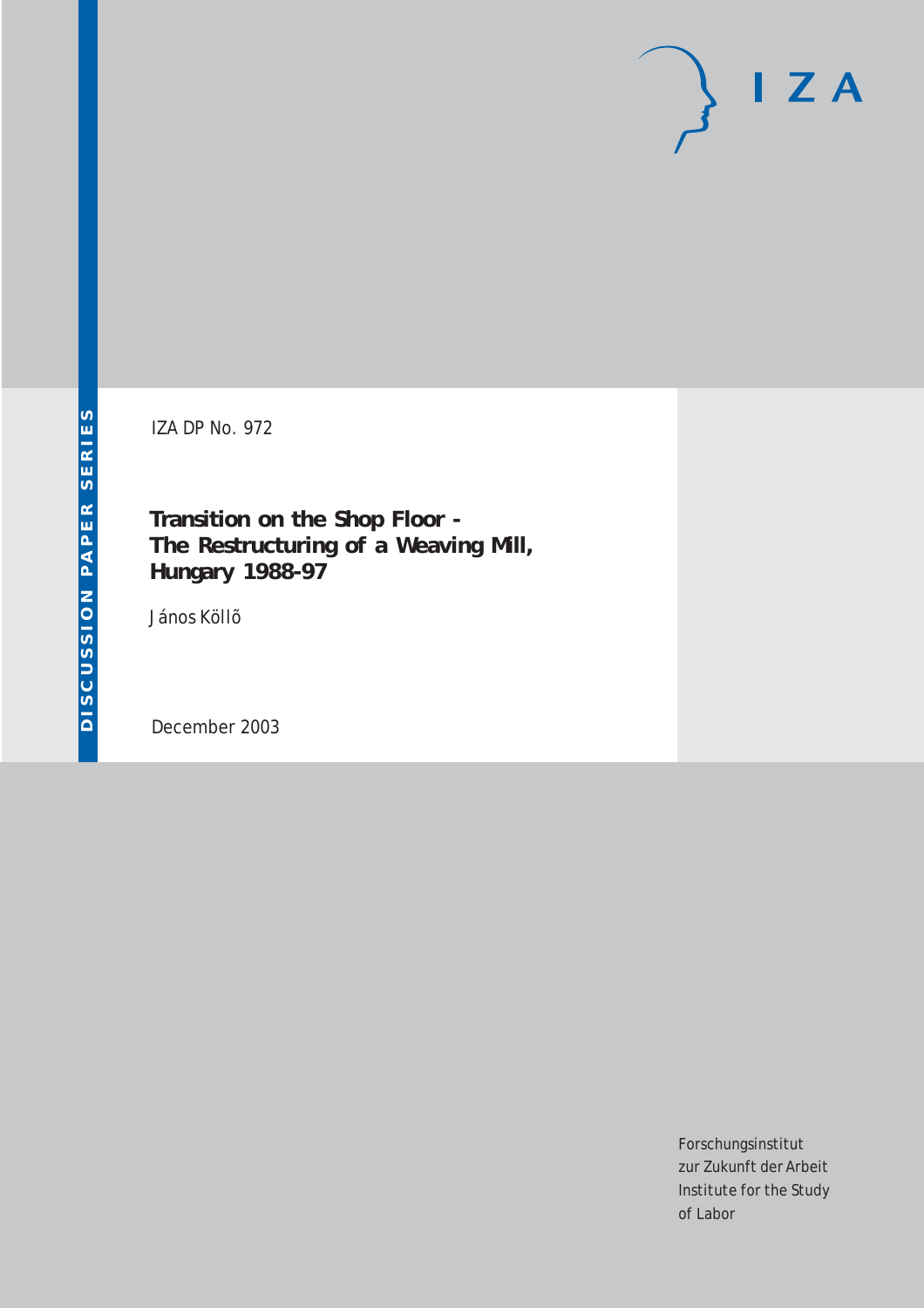# **Transition on the Shop Floor – The Restructuring of a Weaving Mill, Hungary 1988-97**

#### **János Köllő**

*Institute of Economics Budapest, William Davidson Institute and IZA Bonn* 

> Discussion Paper No. 972 December 2003

> > IZA

P.O. Box 7240 D-53072 Bonn Germany

Tel.: +49-228-3894-0 Fax: +49-228-3894-210 Email: [iza@iza.org](mailto:iza@iza.org)

This Discussion Paper is issued within the framework of IZA's research area *Labor Markets in Transition Countries.* Any opinions expressed here are those of the author(s) and not those of the institute. Research disseminated by IZA may include views on policy, but the institute itself takes no institutional policy positions.

The Institute for the Study of Labor (IZA) in Bonn is a local and virtual international research center and a place of communication between science, politics and business. IZA is an independent, nonprofit limited liability company (Gesellschaft mit beschränkter Haftung) supported by Deutsche Post World Net. The center is associated with the University of Bonn and offers a stimulating research environment through its research networks, research support, and visitors and doctoral programs. IZA engages in (i) original and internationally competitive research in all fields of labor economics, (ii) development of policy concepts, and (iii) dissemination of research results and concepts to the interested public. The current research program deals with (1) mobility and flexibility of labor, (2) internationalization of labor markets, (3) welfare state and labor market, (4) labor markets in transition countries, (5) the future of labor, (6) evaluation of labor market policies and projects and (7) general labor economics.

IZA Discussion Papers often represent preliminary work and are circulated to encourage discussion. Citation of such a paper should account for its provisional character. A revised version may be available on the IZA website ([www.iza.org](http://www.iza.org/)) or directly from the author.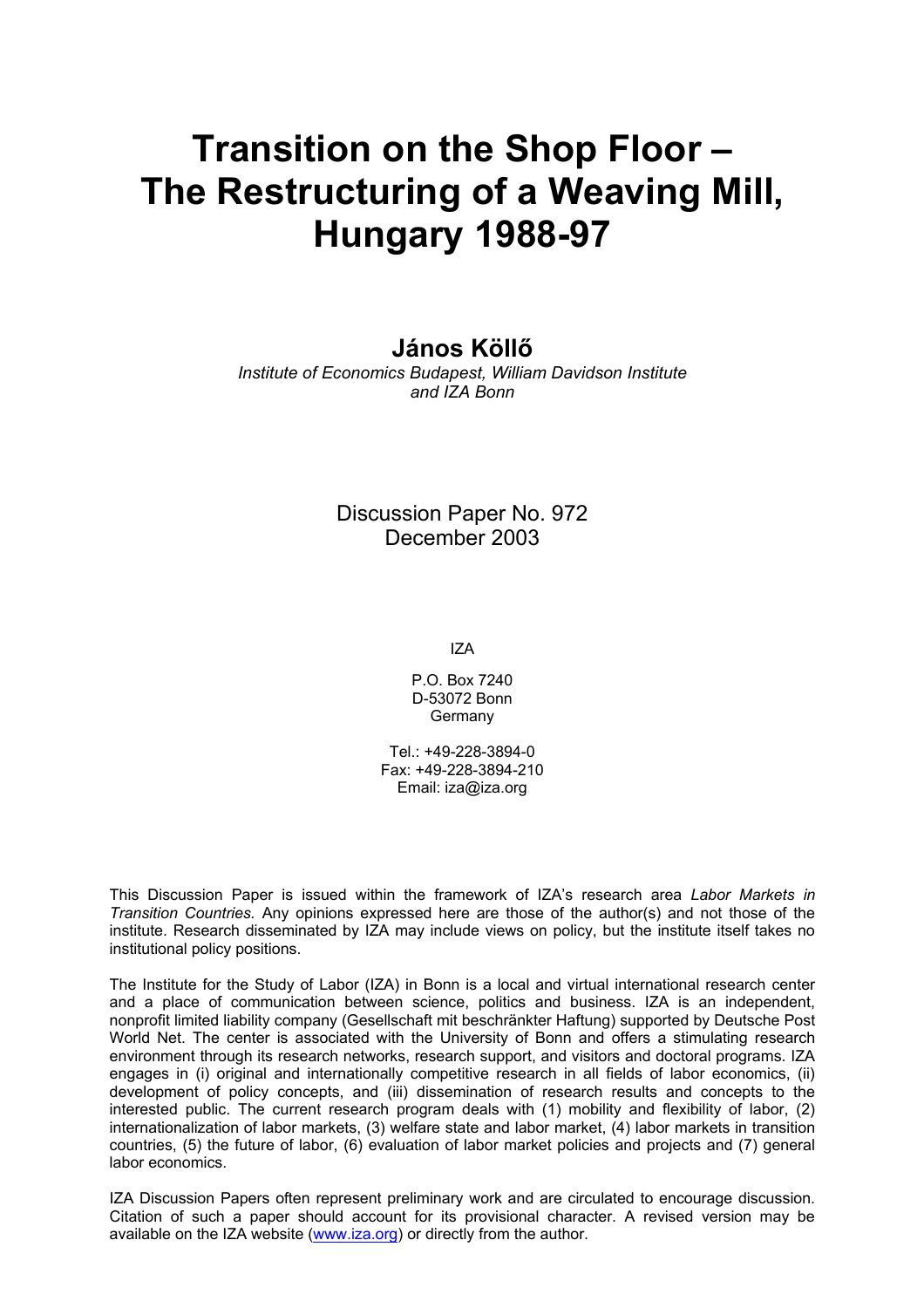IZA Discussion Paper No. 972 December 2003

## **ABSTRACT**

### **Transition on the Shop Floor – The Restructuring of a Weaving Mill, Hungary 1988-97**

While a variety of studies analysed the benign effects of privatisation on firm performance under post-socialist transition using financial data very little is known about how the apparent productivity gains were achieved. This paper follows a weaving mill from 1998 to 1997 on its way of becoming a capitalist enterprise and gives a detailed account of the sources and limits of productivity growth. The data suggests that the factory was not far from the competitive optimum given the size of 'plant and equipment' - efficiency gains were mostly achieved by plant size reduction and asset stripping. The gains from this sort of initial restructuring helped many former state enterprises stay on the market but they did not necessarily indicate high levels of adaptability, capacity to innovate and ability to attract outside investors. In economies with many 'seemingly restructured' privatised enterprises the elimination of the former state sector jobs is likely to continue within the private sector. The process may last for years after privatisation as a legal act had been fully accomplished.

JEL Classification: L2, J31, D21

Keywords: firm behaviour, firm objectives, compensation, transition, Hungary

Corresponding author:

János Köllõ Institute of Economics Hungarian Academy of Sciences Budaörsi út 45 1112 Budapest **Hungary** Email: [kollo@econ.core.hu](mailto:kollo@econ.core.hu)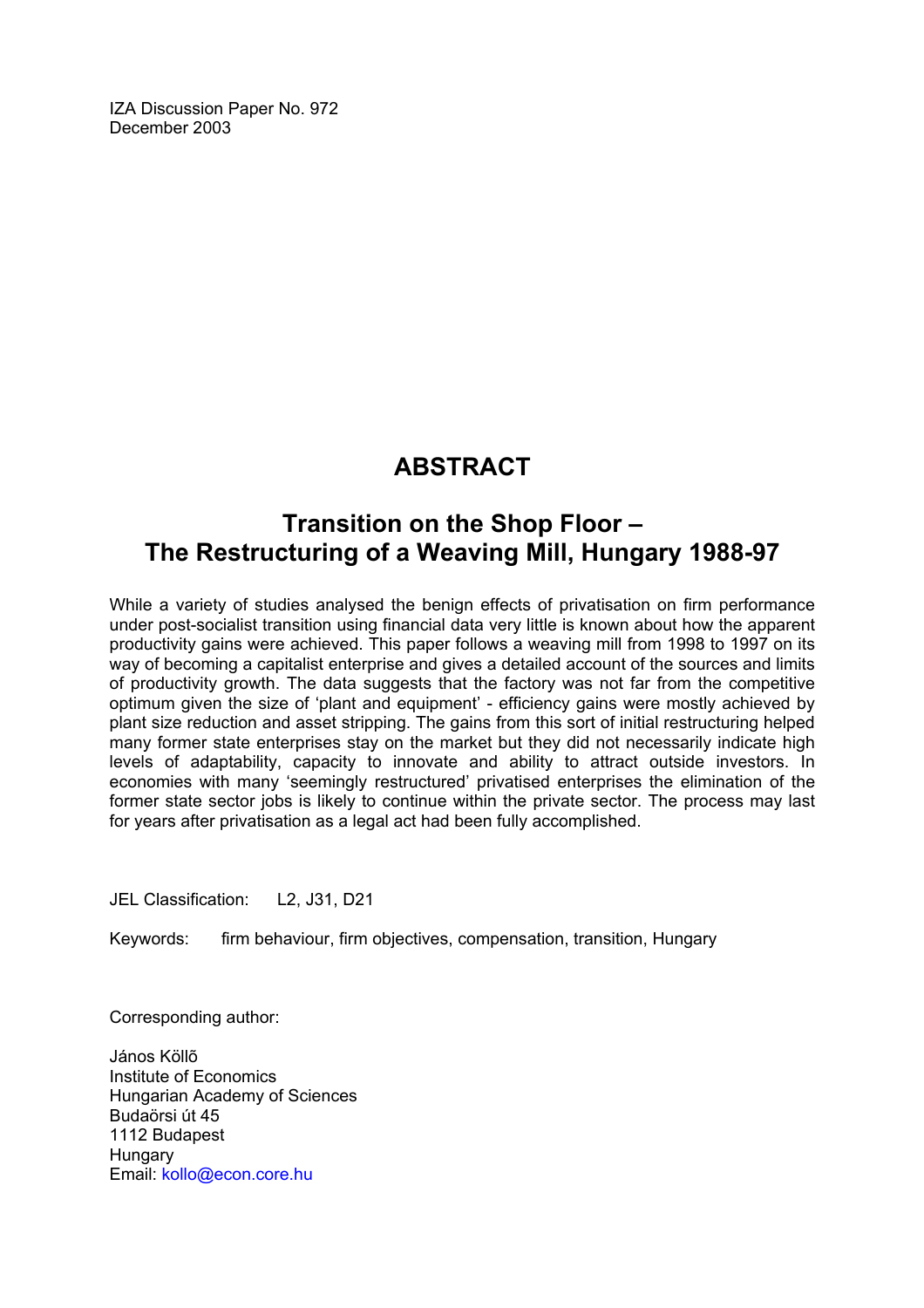#### **1. INTRODUCTION**

This paper follows a cotton-weaving mill located in western Hungary on its way of becoming a capitalist enterprise. The follow-up starts in 1988 (with some time series dating back to 1972 and even 1957) and lasts until 1997. At the end of the period the weaving plant was succesfully operating as part of a profitable corporation. The paper wants to describe what sorts of actions were required to transform the socialist plant to a capitalist one. Reading the time series backwards can also shed light on how an illfunctioning socialist factory differed from a well-performing capitalist plant.

The decisions on transformation were made at two levels. The goals set by the owners for plant managers were apparently simple and did not change during the period of observation: they were expected to minimise unit labor costs (ULC) taking the equipment at their disposal as given. The outcomes of cost-minimisation under a fixed amount of capital are conditional on the preferences and bargaining power of the workers, managers and the state as was shown by McDonald and Solow (1982) for firms bargaining with employment-aware unions, Carruth and Oswald (1985) for the case of selfish insiders, Svejnar (1982) for the labor-managed firm, and Prasnikar et al. (1994) for the case of three-party bargaining.

The latter model - relevant for the socialist firm operating with a fixed amount of capital assets - predicts that the solution lies east of the demand curve, somewhere at a point similar to *S* on *Figure 1*, which turns out to yield low profits and 'too high' wages and employment as the transition begins. Moves from *S* to the competitive optimum (*E*) or any feasible points on the demand or contract curves imply cuts of labor input with or without accompanying cuts of wages. Though in the particular case of convex union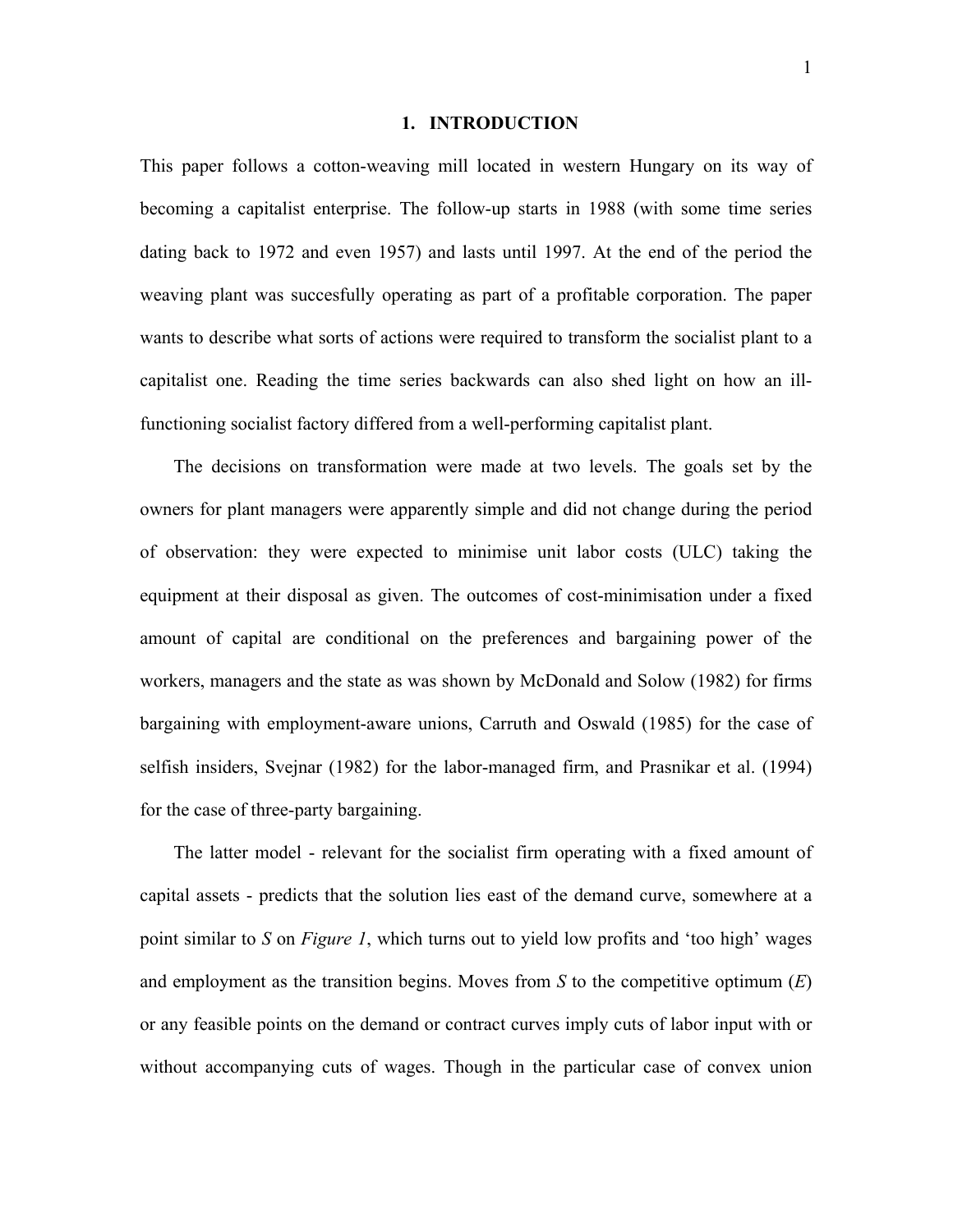indifference curves there is a scope for Pareto improvement (points in the shaded area north-west of *S*) unilateral managerial decisions or 'right to manage' bargaining may lead to other outcomes like *E* or points between *C* and *D* on the demand curve, respectively.

The plant under examination unquestionably moved from *S* towards *E*, a point where wages were at the disagreement level and labor input close to its optimum. The reduction in ULC, however, was predominantly accounted for by asset stripping and, much lesser degree, increases in sales prices due at least partly to better management, marketing and design In the context of *Figure 1* it means that the decisive actions implied the re-scaling of the iso-profit map rather than moves on the original map. (When productivity and prices go up the profits generated at a given level of employment and wages also wind up so each contour represents higher profits). The aim of this paper is to precisely account with these moves and 'parametric shifts' and show how they contributed to the survival of the plant.



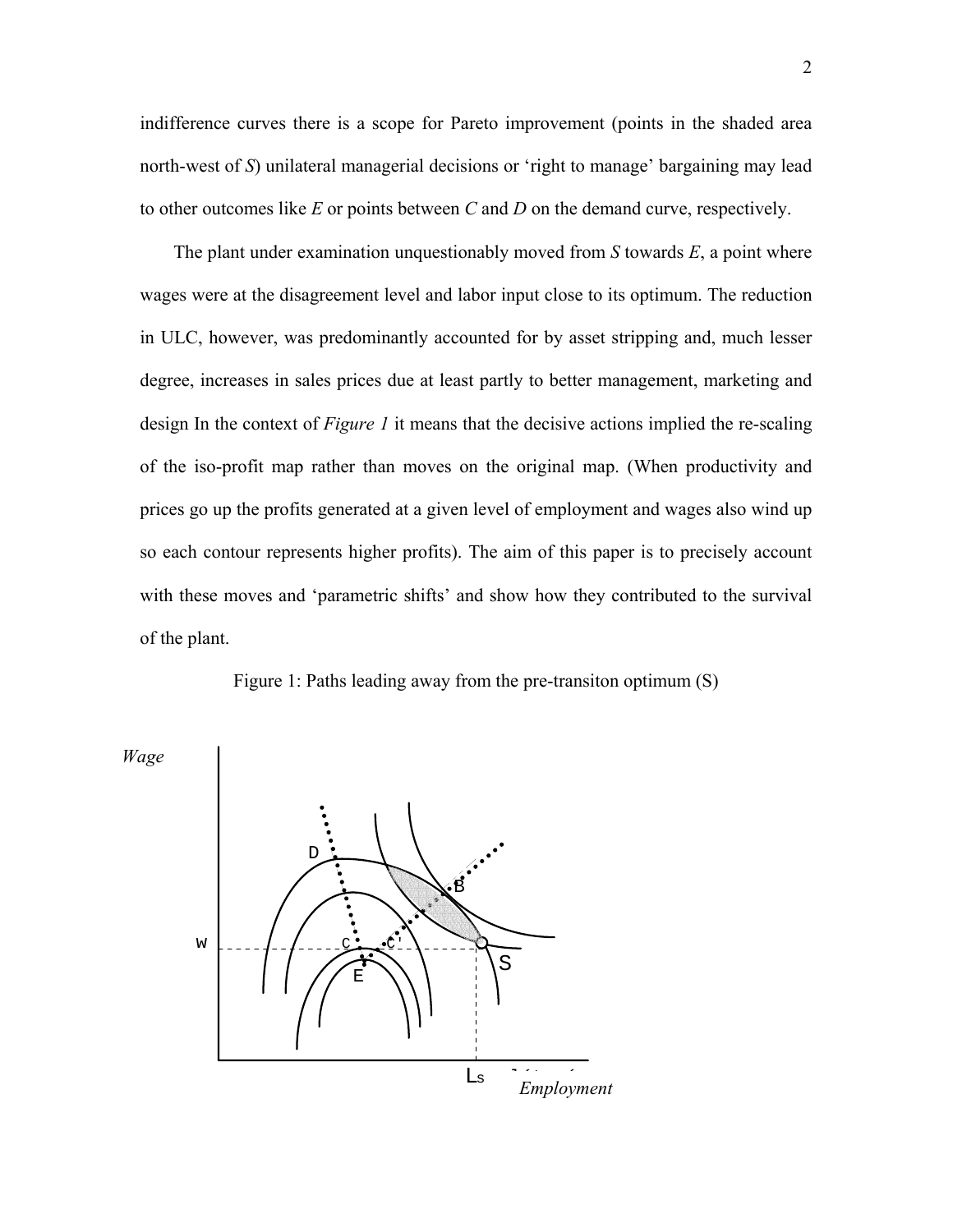Is there a point in investigating these issues (any issue) by looking at a single case? I believe that a glimpse, or two, inside the black box is highly recommended. We do have evidence of productivity change in privatised and state-owned enterprises from studies using financial data (see for instance Kocenda and Svejnar, 2002 on the Czech Republic, Halpern and Kőrösi, 2000 on Hungary, and Pinto and Wijnbergen, 1995 on Poland) but these papers tell very little about the sources and limits of productivity growth. The admittedly casual evidence presented here raises two conjectures about the nature of efficiency gains at early stages of the transition.

First, the data suggest that the factory under socialism was not very far from the competitive optimum *given* the size of plant and equipment. The plant, however, was heavily oversized as it employed many low-productivity workers and low-productivity looms. A major reduction of plant size with little space left for saving jobs by improvements in `X-efficiency' (as called since the much debated classic by Harvey Leibeinstein, 1966) was an adequate answer to the challenges of competition. This, assuming that the case analysed in the paper is not unique, yields support to the approach of the optimal speed of transition models originating in a study by Aghion and Blanchard (1994). In their benchmark model the state sector is gradually closed without attempts to restructure and job losers move to the private sector via unemployment. The case of the weaving mill fits into this framework in that (to put it simply) no state sector jobs were, or could be, saved by better management or harder work. In the core of the transformation were pure reallocation with one part of the factory closed and the other part changing title.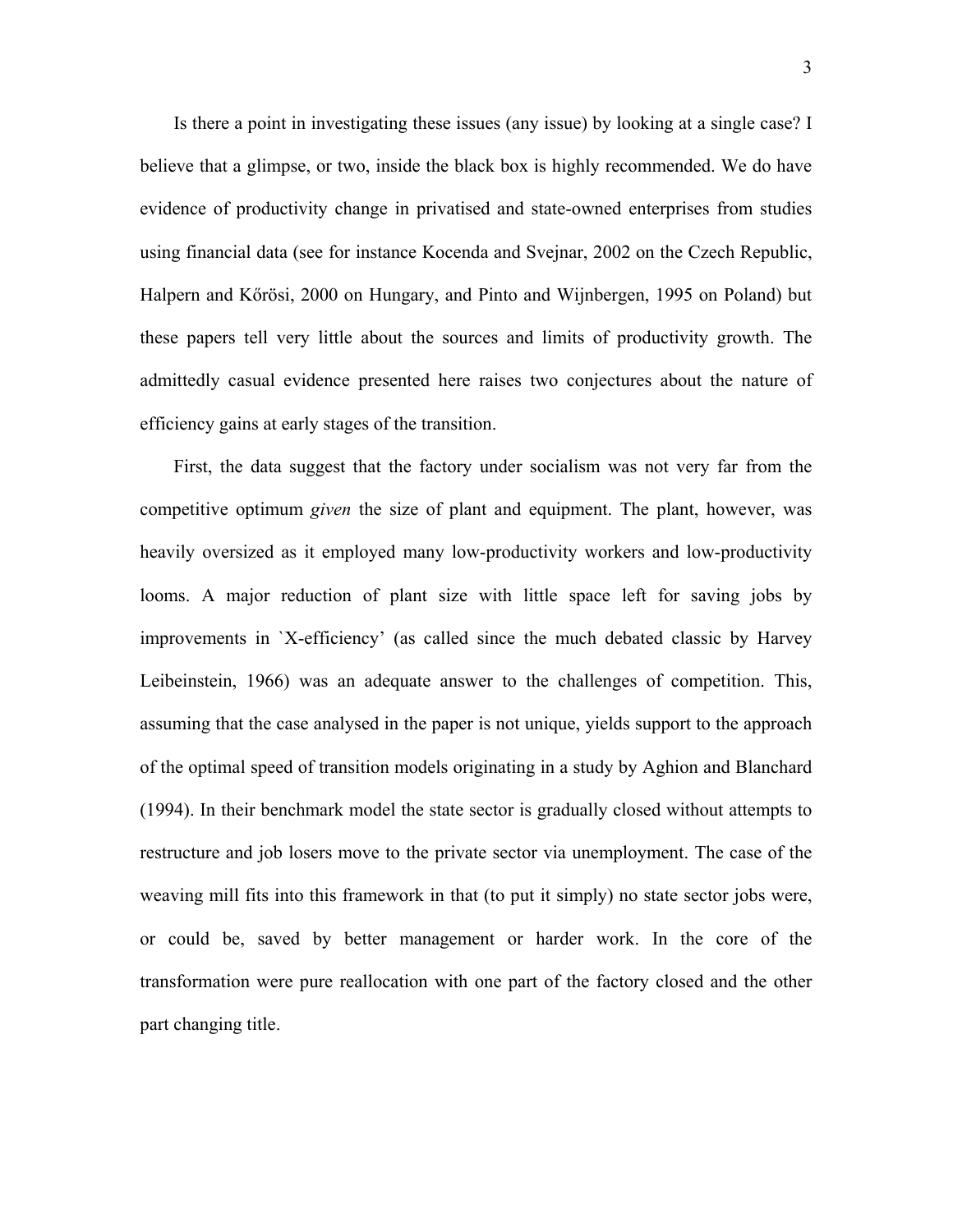Second, initial restructuring wherein large efficiency gains are achieved by asset stripping has implications for the path of transition. Fast-reforming economies produced a multitude of private enterprises by 'title change combined with plant size reduction' at early stages of the transformation. Initial restructuring certainly helped these firms stay on the market but their efficiency gains did not necessarily signal high levels of adaptability, capacity to innovate, or ability to attract outside investors – what the gains actually signaled was changes in the firm's maximand, and the authority of the new owners and managers. In these economies, where past successes are particularly poor predictors of future viability, the elimination of the former state sector jobs is likely to continue within the private sector. This process may take years after privatisation as a legal act had been fully accomplished.

#### **2. THE PLANT PRIOR TO RESTRUCTURING**

A weaving mill provides unique conditions for the study of transformation on the shop floor. The technology is relatively simple with numerous looms and workers engaged in the same task. Performance is easy to measure and is indeed measured at high frequency. The output lost due to repair, re-tooling, delays in supplies, or low effort are carefully observed and analysed. The required level of worker's effort is dictated by the number of looms per worker and the probability of yarn-break with even latter known *ex ante* with some precision. I try to benefit from this abundance of information adding results from previous research carried out in the same weaving mill (Köllő, 1982). The data relating to the transition period were collected in 1998-1999 and are available on request. An overview is given in Appendix 2.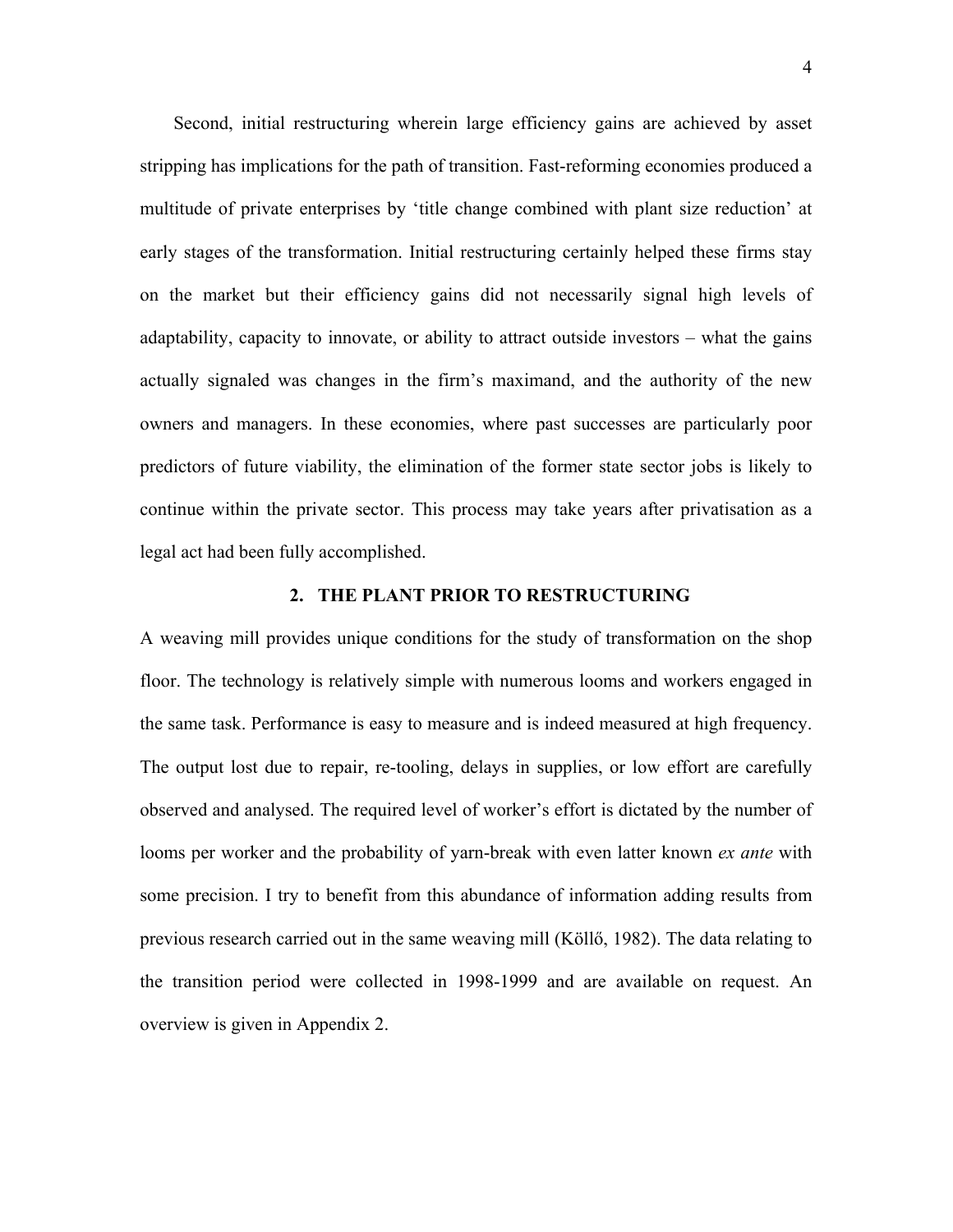The plant has always belonged to a hierarchically organised textile firm operating a spinning plant, a weaving mill and other departments engaged in the preparatory and finishing stages of manufacturing. About 2/3 of the weavery's output was sold on the market during the period of observation with 1/3 of the cloth processed further in a clothing department producing linen, table-linen, handkerchiefs and – more recently – shirts.

Figure 2: Full-capacity output and unit labor cost 1988-96 (log scale)



A brief overview of the plant's history during the transition is provided in *Figure 2* showing how the size of the plant (measured with potential output under the assumption that all looms operate continuously) and ULC were changing relative to 1988. The vertical lines indicate the dates of changes in ownership. The firm was one of the first Hungarian companies privatised for foreigners in 1989. The new owners left the size of the plant unchanged and tried to earn higher profits by increasing labor input and making major cuts in wages. The failure of this expansive strategy is clearly shown by a dramatic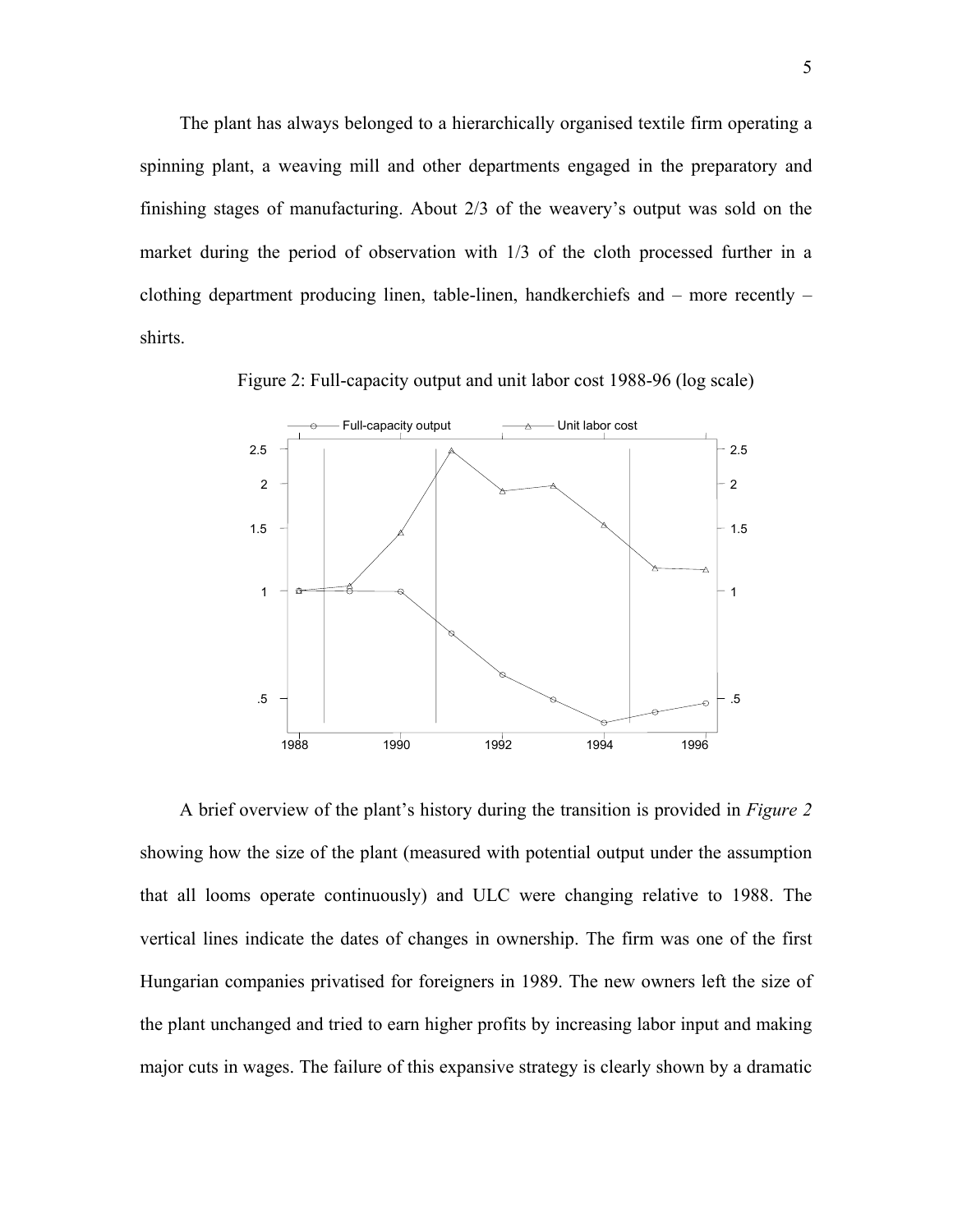rise of ULC in 1989-91 that forced the owners to declare bankruptcy. From late 1991 to 1994 the firm was owned by its main creditor, a commercial bank, undertaking the major steps of restructuring. The size of the weaving plant was halved in this period and ULC fell rapidly. By the end of the period the firm was considered ready for sale and actually sold to a large textile company. The weavery was operated under basically steady conditions thereafter – neither its size nor its technology changed substantially in the late  $1990s$ <sup>1</sup>

|                                                             | 1988      | 1989                            | 1990  | 1991       |
|-------------------------------------------------------------|-----------|---------------------------------|-------|------------|
|                                                             |           | Years preceding bankruptcy ---- |       | Bankruptcy |
| $(A)$ Inputs and output                                     |           |                                 |       |            |
| Number of looms                                             | 100       | 91.1                            | 82.3  | 73.4       |
| Hours paid (weavers)                                        | 100       | 103.8                           | 113.4 | 113.6      |
| Maximum available output of looms <sup>1</sup>              | 100       | 99.8                            | 99.5  | 76.0       |
| Output                                                      | 100       | 96.3                            | 92.5  | 60.6       |
| $(B)$ Wages                                                 |           |                                 |       |            |
| CPI-adjusted real average wage of weavers                   | 100       | 92.6                            | 86.8  | 88.0       |
| PPI-adjusted real average wage of weavers <sup>2</sup>      | $\ddotsc$ | 100                             | 124.1 | 137.9      |
| Unit labor cost                                             | $\ddotsc$ | 100                             | 141.1 | 239.9      |
| Weavers' wage relative to the alternative wage <sup>3</sup> |           | 100                             |       | 84.9       |
| (C) Other indicators                                        |           |                                 |       |            |
| Fraction unionised (weavers, per cent)                      | 81.4      | 73.0                            | 67.0  | 67.5       |
| Overtime work (weavers, per cent of hours paid)             | 0.6       | 1.0                             | 2.1   | 2.6        |
| Days on sick leave (weavers, median)                        | 11.1      | 4.6                             | 4.3   | $\theta$   |

Table 1: Selected indicators of the weaving mill 1988-1991

1) Output if the looms operate non-stop during the scheduled workdays. Measured in square meters. 2) The plant`s PPI is measured with the price of cloth sold on the market . Not available for 1988.

3) Alternative wage: the mean monthly earnings of female manual workers with primary school background and/or vocational qualification in spinning or weaving, in the macro-region of the firm. Data source: Wage Surveys 1989, 1992. The figure for 1991 is estimate assuming that the alternative wage changed in tandem with the economy-wide average wage in 1991-92.

Before turning to the period of restructuring a more detailed summary is given of how the plant was reformed by its first private owners. As shown in *Table 1* the new owners sorted out about 18 per cent of the looms and in the same time expanded the hours of operation by starting a week-end shift comprising twelve-hours workdays on Saturdays

<sup>&</sup>lt;sup>1</sup> A second period of accumulating debts started after 2001 that was explained by fast-rising Hungarian labor costs, appreciation of the Forint, and growing competition on the part of low-wage Asian producers.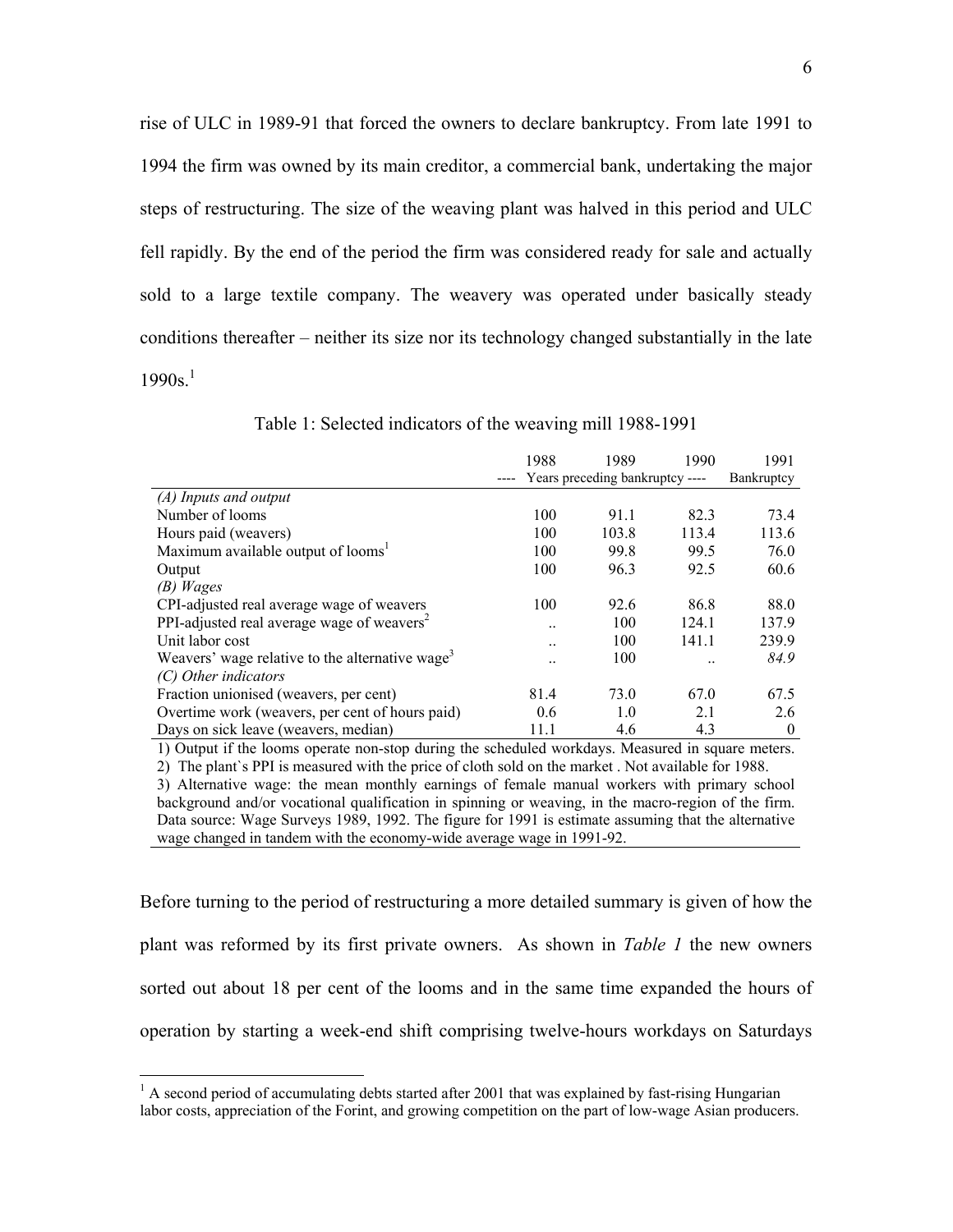and Sundays. This increased the number of weavers from 255 in 1988 to 305 in 1991. (The workers - hired from outside for this particular task – made two shifts a week-end.). As a combined effect, the productive capacity of the plant remained practically unchanged until the year of the bankruptcy. Wages were cut substantially by 12-13 per cent in real terms and 21 percentage points relative to the weaver's estimated outside option (introduced later). The falling level of unionisation; less days spent on sick leave; and more time worked overtime give further insights of how the bargaining position of workers was deteriorating in this period.

Despite these 'achievements' the firm had to face fast-growing labor costs relative to productivity. The attempt to sell most simple textile products on a market opened for Asian and East-European competitors resulted in falling sales prices and booming ULC. In 1991 the owners (a group of young entrepreneurs nicknamed by the workers as the 'silk scarves') had to declare bankruptcy and move over in favor of the main creditor's trustees.

#### **3. RESTRUCTURING**

The following sections analyze the firm's decisions over equipment, workers, effort requirements, wages and other factors influencing ULC. The analysis relates to 1991-96 or 1991-97 depending on data availability. At the end of the section the change in ULC is decomposed to show the relative importance of the particular decisions. Throughout the paper the attention is restricted to the weavers and the weaving looms.

#### *3.1. Selecting the equipment*

The size of the factory was roughly halved in the period of restructuring. This, first of all, meant a reduction of the equipment with the number of looms falling by 53 % between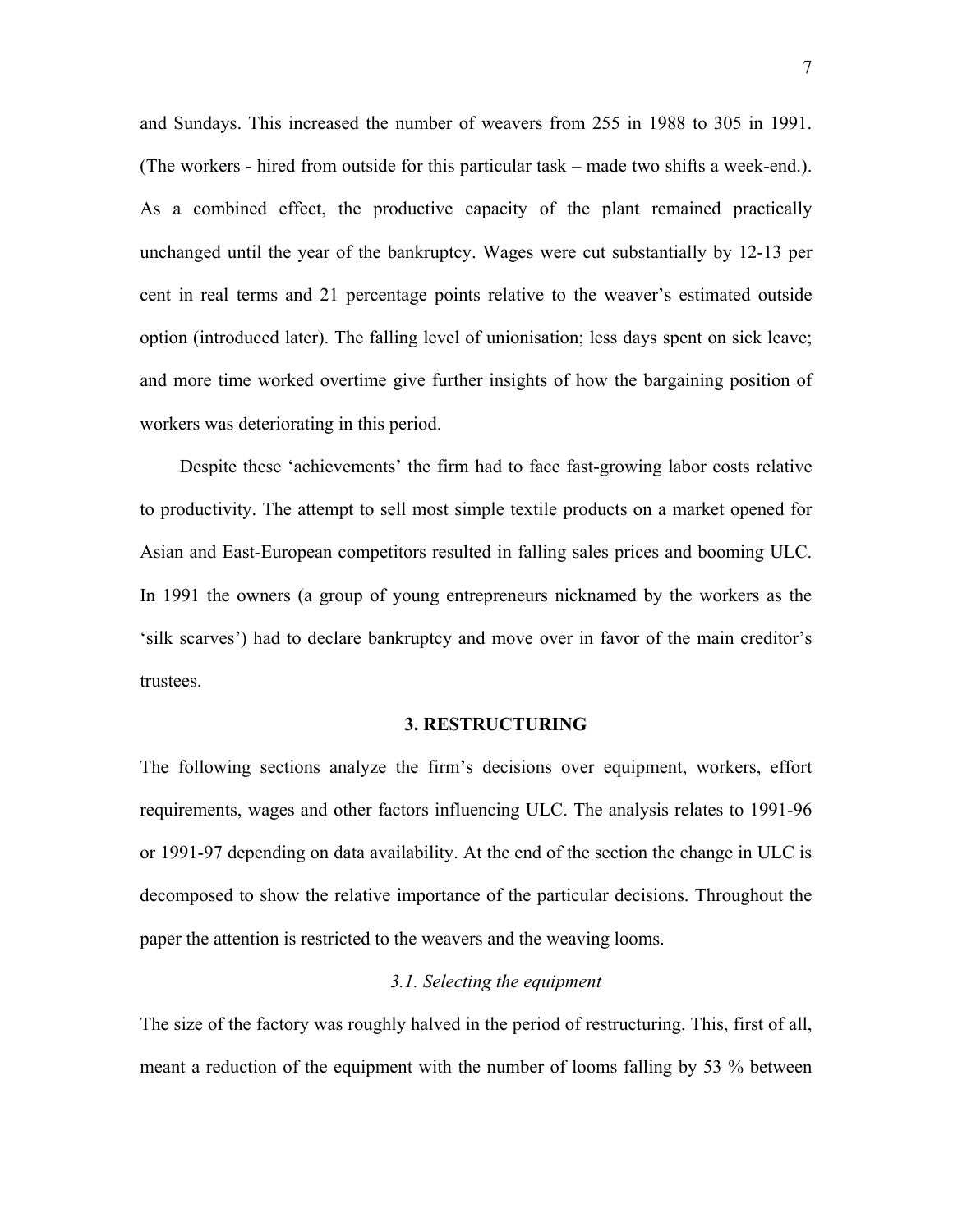1991 and 1997. The selection was non-random and resulted in a major growth of output per loom. *Table 2* decomposes productivity change to a compositional effect (the hypothetical change in the average product in case each of the 5 types of looms were operated at its 1991 productivity level); a component capturing the productivity growth within types of looms, and an interactive effect. With  $q_{it}$  designating productivity and  $n_{it}$ standing for the share of type *j* looms at time *t* the three components are calculated as:

$$
\sum_{j=1}^{5} n_{ij} q_{ij} - \sum_{j=1}^{5} n_{1j} q_{1j} = \sum_{j=1}^{5} (n_{ij} - n_{1j}) q_{1j} + \sum_{j=1}^{5} (q_{ij} - q_{1j}) n_{1j} + \sum_{j=1}^{5} (q_{ij} - q_{1j}) (n_{ij} - n_{1j}) = C_1 + C_2 + C_3
$$
 [1]

|                              | 1991-94 | 1994-97 | 1991-97 |
|------------------------------|---------|---------|---------|
| Percentage change, of which: | $+51.0$ | $-15.1$ | $+29.5$ |
| Compositional change $(C1)$  | $+33.8$ | $+19$   | $+39.6$ |
| Productivity change $(C^2)$  | $+157$  | -171    | $-2.9$  |
| Interactions $(C^3)$         | $+1.5$  | $+0.0$  |         |

Table 2: Change of output per weaving loom between 1991 and 1997

The decomposition suggests that the growth in output per loom between 1991 and 1997 was entirely accounted for by the selection effect  $(C_1)$  with the productivity of the individual looms  $(C_2)$  increasing in 1991-94 but falling thereafter.

#### *3.2. Selecting the workers*

Total labor input measured in hours fell by 64.4 % between 1991 and 1996 and the number of weavers (all of them women) dropped from 305 to 97. The largest cut in employment came in 1991-93 when nearly all workers of foreign citizenship, 83 per cent of the weavers attending outdated mechanical looms on the week-end shifts, and 45 per cent of the rest of the workers were laid off. The criteria applied in screening are first examined by annual probits with the dependent variable set equal to 1 if a weaver on the payroll left by the end of the year, and 0 otherwise. The probability of exit is related to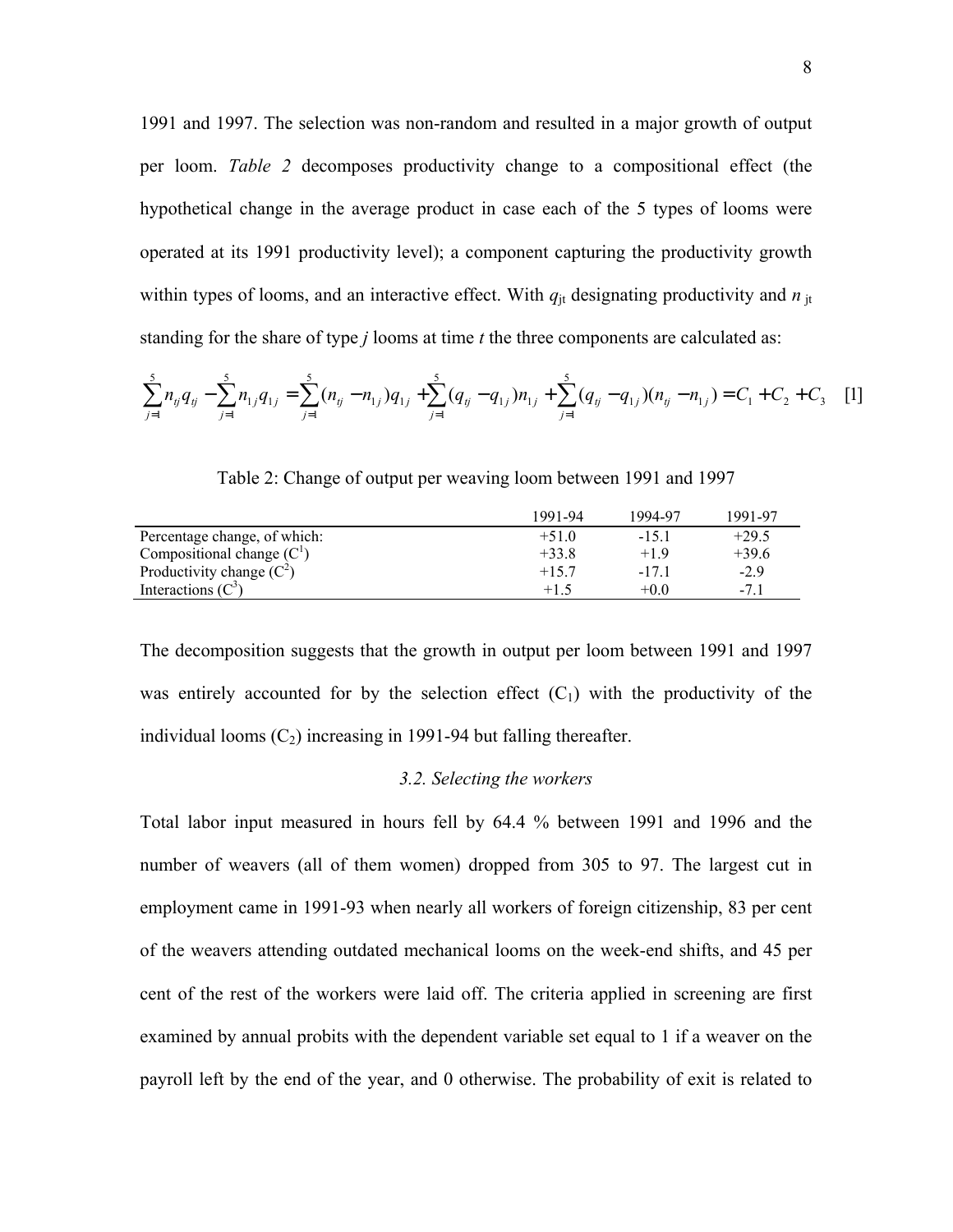age, tenure, marital status, health status, union membership, and the type of loom attended by the weaver (*Table 3*).

| Year              | Age             | Age <sup>2</sup><br>/100 | Min.<br>prob. | Tenure       | Days on<br>sick | Married    | Union<br>member | Old type<br>loom  | Fired or<br>quitted |
|-------------------|-----------------|--------------------------|---------------|--------------|-----------------|------------|-----------------|-------------------|---------------------|
|                   |                 |                          | at age        |              | leave $\%$      |            |                 |                   | $\frac{0}{0}$       |
| 1988              | $-0.0024$       | .0409                    |               | $-.0046$     | $.0067***$      | .0175      | $-.0980$        | $-.0301$          | .1942               |
| 1989              | .0126           | $-.0191$                 |               | $-.0131$ *** | $.0096***$      | $-.0308$   | $-0.0175$       | $-.0098$          | .2539               |
| 1990              | $-.0630***$     | $.1078***$               | 29.2          | $-.0014$     | $.0108***$      | .1012      | .0136           | $-.0561$          | .2698               |
| 1991 <sup>1</sup> | $-.0939***$     | $1448***$                | 31.5          | $-.0027$     | $.0152***$      | $2049***$  | $-0.0233$       | .0833             | .4000               |
| 1992              | $-.0801$ ***    | $.1368***$               | 29.3          | $-.0176***$  | $.0295***$      | .1425      | .0918           | $.2045***$        | .3680               |
| 1993              | $-.0848$ ***    | $.1159$ <sup>*</sup>     | 36.6          | $-.0018$     | $.0813***$      | $.2065***$ | .0528           | $-.0637$          | .1985               |
| 1994              | ***<br>$-.0861$ | $.1197***$               | 36.0          | $-.0024$     | .0037           | $.1409***$ | .0486           | $.1230^{\degree}$ | .1182               |
| 1995              | $-.0014$        | .0011                    |               | $-.0011$     | .0009           | .0055      | $-0113$         | .0005             | .1212               |

Table 3: Separation from the plant in 1988-1995 – Probits, marginal effects Dependent: Left the plant until the end of the year. Sample: Weavers on the payroll

Significant at the \*)  $0.1$  \*\*)  $0.05$  \*\*\*)  $0.01$  level

Most of the estimated effects followed a bell-shaped time path with the strongest influence exerted in 1990-93 - the years of the bankruptcy procedure and the subsequent major down-sizing. In one or several years during this period the workers younger or older than 30, those with short tenures, married women, people coping with health problems, and those working with obsolete equipment were at significantly higher risk of losing their jobs than others. Before and after this period the observed variables had no or had weak effect on the probability of separation. (Union membership had no effect in any year). The age profile of exit changed markedly, with the minimum of the exit probability being at 30 years of age during the redundancies but 36 afterwards.

*Table 4* gives a more precise account of the selection criteria during 1990-93 using the discrete time duration model proposed by Jenkins (1995). In this case the units of observation are the annual job spells of the weavers. (New entrants are added to the risk group.) Tenure is measured with dummies allowing for non-monotonous baseline hazard; marital status is interacted with age; citizenship is included, and the model is also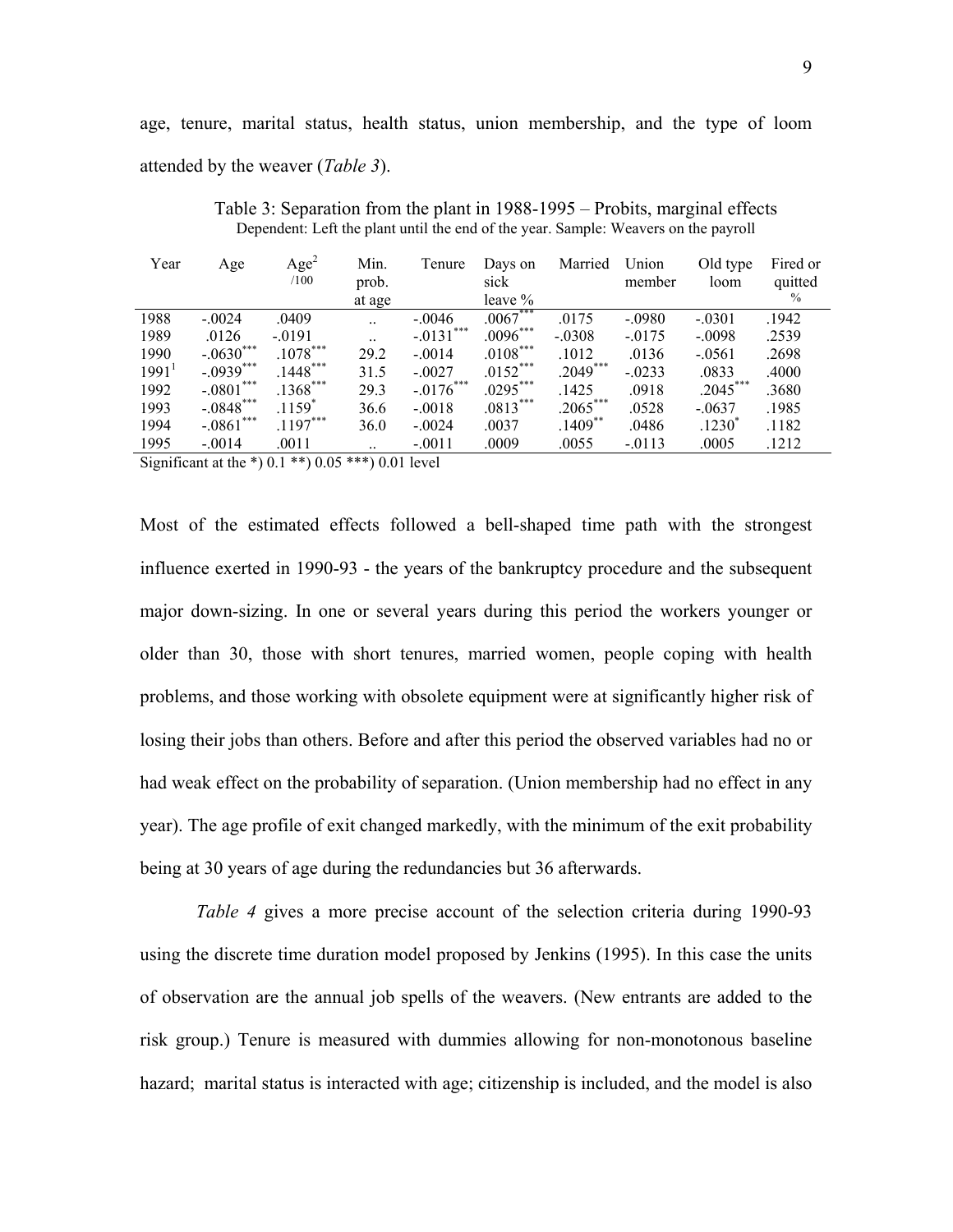estimated using the lagged value of the health status variable. This is required because the contemporaneous proportion of days spent on sick leave may be endogenous as long as the workers facing lay-off may go for 'sickness holiday' to search for jobs or have a rest.

Table 4: Discrete time duration model of separation from the plant in the period of downsizing – Logit form, piece-wise baseline hazard, marginal effects and Z-values

| Dependent: Fired/quitted by the end of the year               |           | 1990-1993 |           | 1991-1993 |
|---------------------------------------------------------------|-----------|-----------|-----------|-----------|
| Age                                                           | $-.0852$  | 5.00      | $-.0902$  | 3.07      |
| Age squared $(100)$                                           | .1494     | 5.75      | .1597     | 3.65      |
| Tenure $\leq 1$ year <sup>1</sup>                             | $-.0360$  | 0.82      | $-.1097$  | 0.56      |
| Tenure 5-10 years                                             | $-.0891$  | 1.98      | $-.0858$  | 1.13      |
| Tenure 10-15 years                                            | $-.0631$  | 1.16      | $-0.0245$ | 0.24      |
| Tenure $> 15$ years                                           | $-.2059$  | 4.61      | $-.2200$  | 3.23      |
| Married $\times$ Age 16-34                                    | .1304     | 2.75      | .1582     | 1.91      |
| Married $\times$ Age 35-50                                    | $-0.0215$ | 0.37      | $-.0314$  | 0.36      |
| Days on sick leave (lagged in the second column) <sup>2</sup> | .0076     | 4.69      | .0100     | 2.91      |
| Non-Hungarian citizen                                         | .4709     | 9.55      | .6996     | 13.02     |
| Old type loom                                                 | .1063     | 2.95      | .1999     | 3.32      |
| Week-end shift                                                | .1415     | 2.45      | .2335     | 2.89      |
| 1991                                                          | .0423     | 1.05      | $\ddotsc$ |           |
| 1992                                                          | .2352     | 4.60      | .2349     | 3.51      |
| 1993                                                          | .0814     | 1.27      | .0922     | 1.12      |
| Number of observations                                        |           | 918       |           | 546       |
| Pseudo $R^2$                                                  |           | 0.1617    |           | 0.2380    |

1) Reference: 1-5 years 2) Measured as a percentage of all days in work and sick leave

The results tell more than the cross-section estimates at several points. The effect of tenure appears to be non-monotonous. Workers who spent 15 or more years with the firm had about 20 % lower risk of dismissal while the differences in tenures shorter than that had no effect. Discrimination by marital status was restricted to younger workers – most of them mothers of small children – who had 13% higher risk compared to their unmarried counterparts. The 'Gästarbeiters', mostly ethnic Hungarians commuting across the border had almost 50 % higher probability of losing their jobs than had the incumbents. The finding that the lagged value of the health variable had similar, even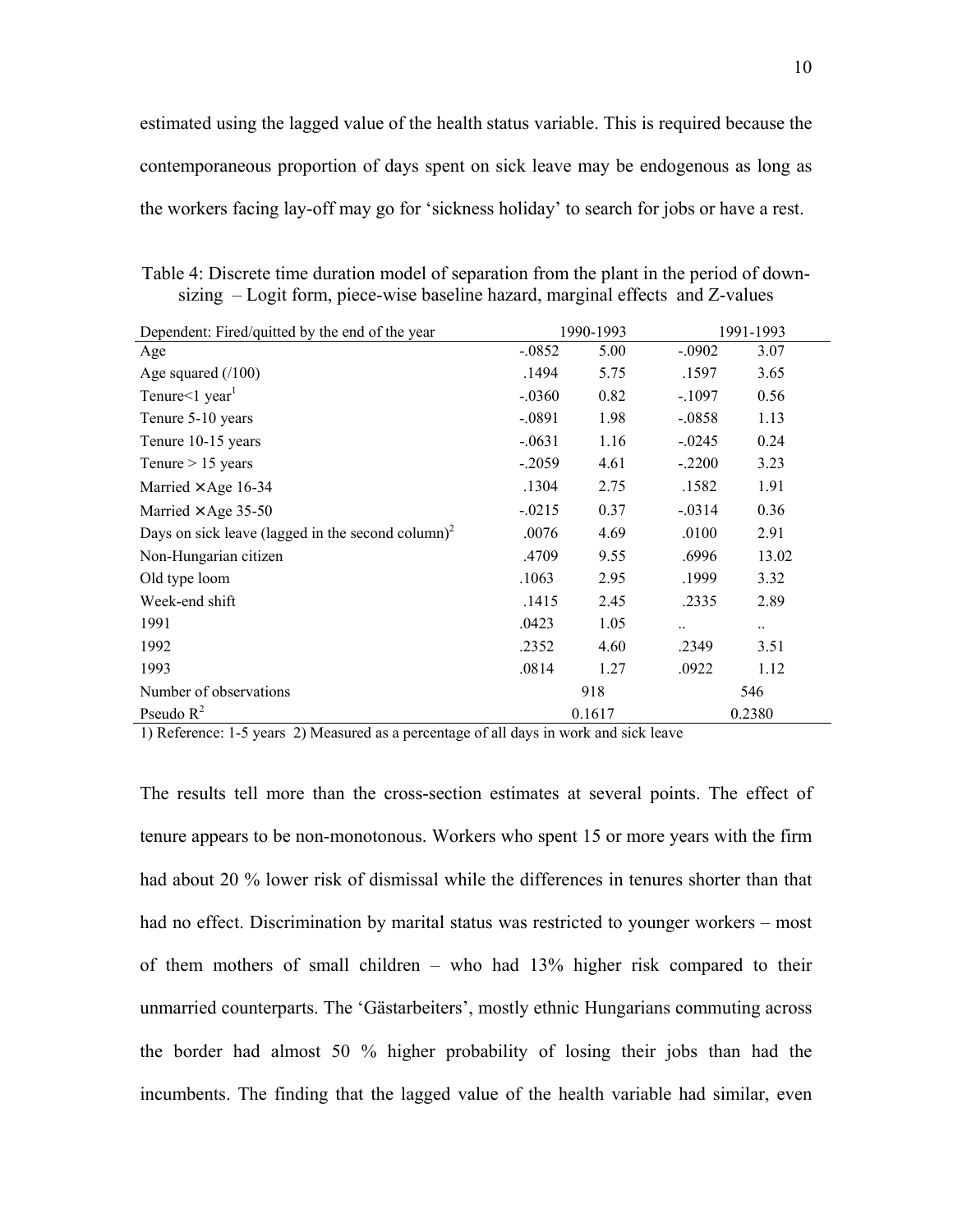slightly stronger, effect than had its contemporaneous value clearly signals the bias against workers coping with illness. The magnitude of the bias is easy to calculate given a one standard deviation band of 13 % of the sick leave variable and a marginal effect of 1 %. Reasons specific to the production process rather than the individual worker (such as having a job in the week-end shift or attending an obsolete loom) increased the probability of exit by 10-15 %. While unobserved differences evidently played a role in the selection process, as suggested by the pseudo- $R^2$  values of 0.16 and 0.24 of the logits, the effects of the observables leave no doubt that current productivity was the main consideration during the down-sizing process.

#### *3.3. Utilizing the looms*

The actual output of a weaving mill lags behind its potential output because of various types of breaks in operations. A part of the potential time frame is devoted to repair, maintenance, and the changing of thread, or wasted for the lack of inputs  $(t^S)$ . Another part is lost during the seconds or minutes elapsing between yarn-breaks and the weaver's intervention  $(t^W)$ . An overview of how these breaks were changing over time is given in *Table 5*. Appendix 1 explains how  $t^W$  was estimated.

The time lost due to repair, maintenance, re-tooling and lack of inputs  $(t^S)$  had a historically increasing trend starting from about 5 per cent in 1957-70, just above 10 per cent in 1971-78 and 1988, 20 per cent during the restructuring period, and 25 per cent after the plant's restructuring.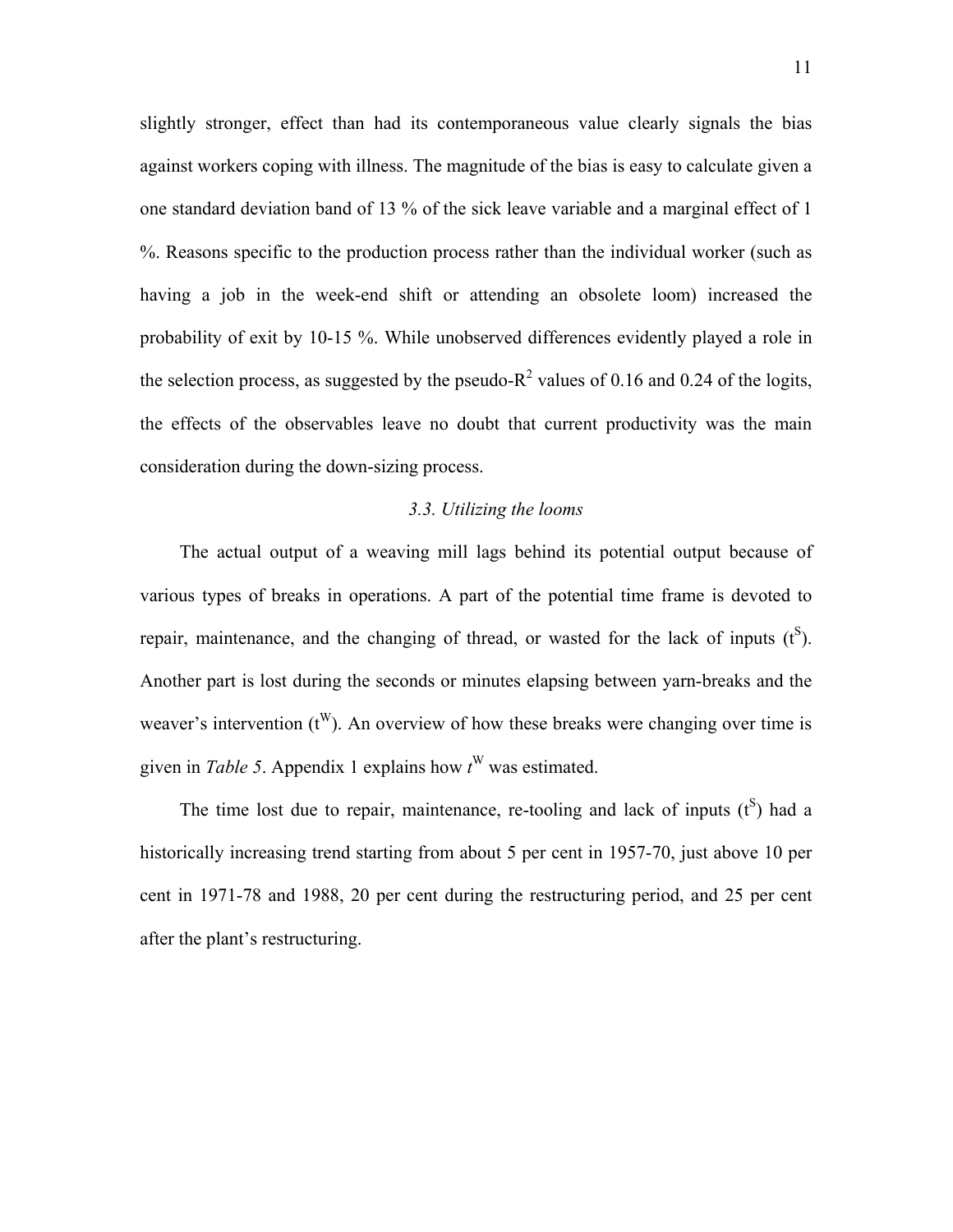| Year    | $t^{\rm S}$ | $t^W$ |
|---------|-------------|-------|
| 1957-60 | 6.1         |       |
| 1961-65 | 4.8         |       |
| 1966-70 | 5.4         |       |
| 1971    | 10.0        | 21.6  |
| 1972    | 10.9        | 20.2  |
| 1973    | 9.6         | 20.0  |
| 1974    | 11.9        | 18.4  |
| 1975    | 12.9        | 18.9  |
| 1976    | 12.1        | 16.4  |
| 1977    | 12.3        | 14.7  |
|         |             |       |
| 1988    | 10.7        | 12.3  |
|         |             |       |
| 1991    | 16.6        | 22.0  |
| 1992    | 19.8        | 15.8  |
| 1993    | 25.0        | 16.3  |
| 1994    | 17.6        | 9.7   |
| 1995    | 21.3        | 11.2  |
| 1996    | 24.9        | 12.7  |
| 1997    | 29.0        | 11.6  |

Table 5: Output lost due to breaks of different kind 1957-97

This rise was strongly affected by the growth of quasi-idleness required to adjust the looms to changing orders. A weaving plant inevitably loses time for changing cylinders and yarn – the smaller and more variable the batches the more time is `wasted' for this. The curve in *Figure 3* depicts how two major components within  $t^S$  were changing between 1991 and 1997. The time loss explained by changing thread and cylinder was rising rapidly after 1994 as the firm shifted to smaller batches and a wider assortment of clothes. The losses explained by unavailable inputs such as absent workers and undelivered thread or compartments were at low levels in 1991 when production plummeted during the bankruptcy procedure, and jumped high during the period of down-sizing and relocation bringing about disturbances in co-operation. In 1994-97 the time lost for shortages stayed around 6 % level. The patterns of change are supportive of Kornai`s (1980) notions of the `supply constrained' socialist versus the `demand constrained' capitalist firms.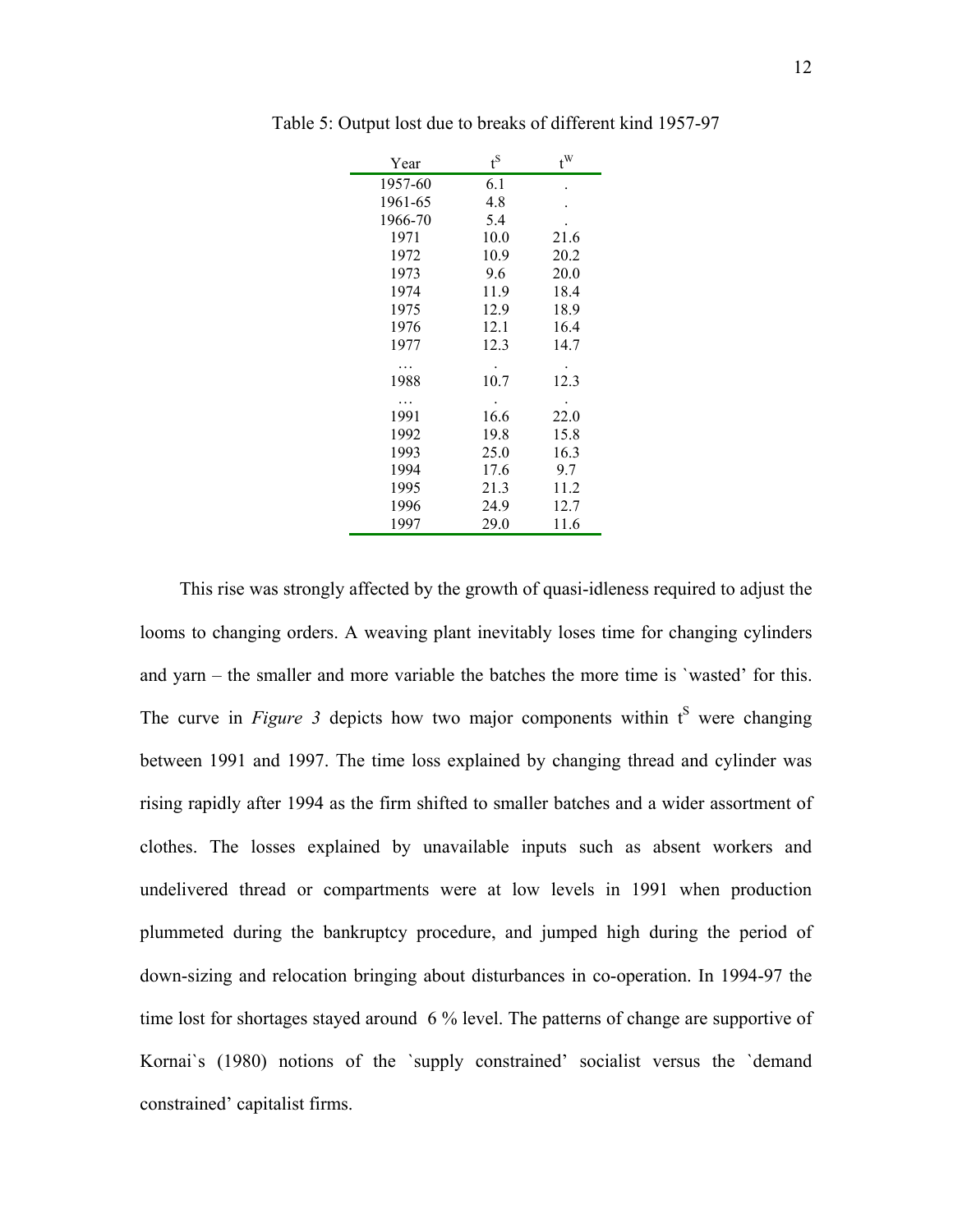

Figure 3: Time lost for two types of reasons, 1991-1997 Per cent of the total time base

Turning back to *Table 5* we find that the time lost because of delays in the weavers' interventions  $(t^W)$  followed a historically decreasing trend with its average value being 19 per cent in 1971-77 and 13 per cent in 1991-97. However,  $t^W$  was at a 12.3 per cent level already in 1988 and did not improve later. This is basically explained by the limits of increasing work effort as discussed in the next section.

#### *3.4. Increasing work effort*

The required level of effort on the part of a weaver is determined by the predicted probability of yarn-break known *ex ante* with some precision. There is an optimal number of interventions per hour that fully exhausts the weaver's worktime on the one hand, and ensures that no loom is left unattended, on the other.

The trade-off between effort and productivity (the ratio of actual to potential output of the looms under a weaver's supervision) is illustrated by *Figure 4*. The sketch shows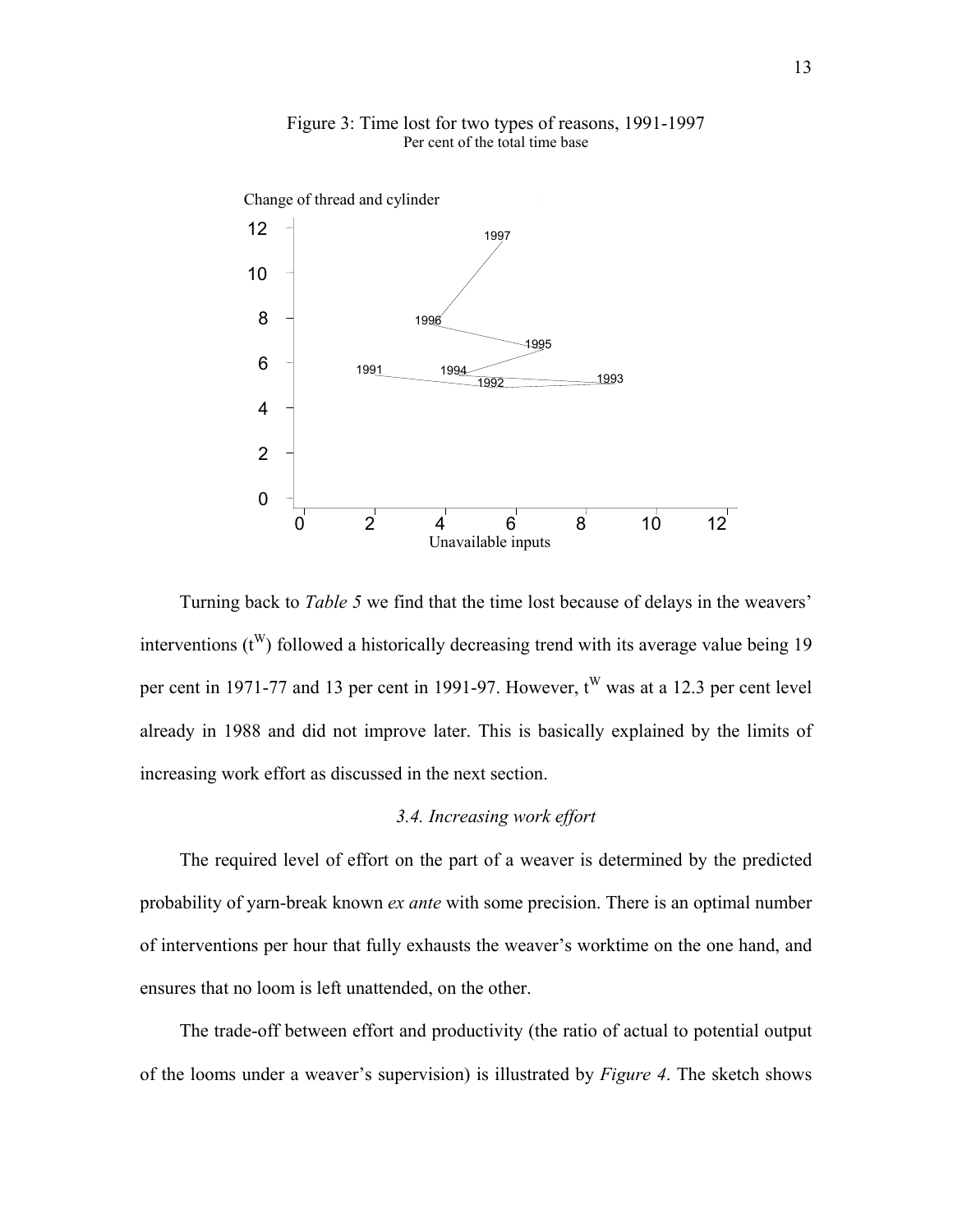how the potential and actual yields of the looms are expected to grow as the productive capacity under a weaver's control is extended. The size of the capacity attended by the weaver (horizontal axis) is measured with the potential output of the looms under her control that also implies a particular frequency of yarn-breaks and a particular level of required effort.





When the firm is in regime *A* the increases in the potential output bring about proportional increases in the actual output provided that the workers are properly monitored and the required level of effort is enforced. At the optimal level of required effort (*E*) output per worker is the highest among all effort standards ensuring the full utilization of the equipment. Beyond this point, in regime *B*, any further increase in the prescribed workload reduces the ratio of actual to potential output and adds to ULC. Setting effort requirements stricter than *E* is irrational since the plant would be better off by choosing *E* and hiring additional workers to attend the looms left without supervision.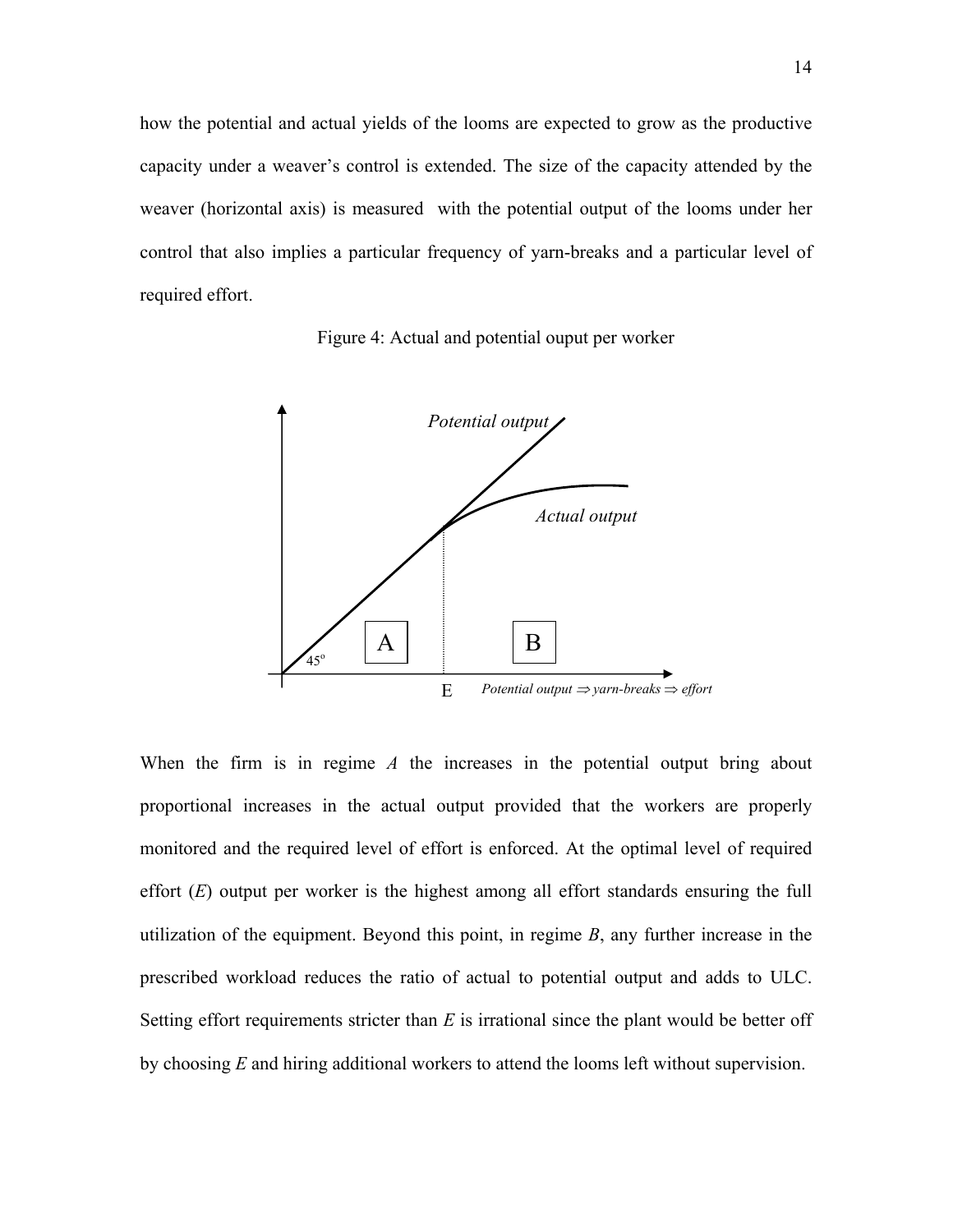The optimal effort requirement is not known with certainty  $-$  it is approximated with the aid of preparatory calculations, learning from past experience, and trial-and-error. As a benchmark the firm adapted an internationally acknowledged standard of 41 interventions per hour. As shown in *Figure 5* the required level was set at 20-25 interventions in 1968-76 and above 41 in all years but one between 1991 and 1997.

Figure 5: Interventions per hour. 1968-76 and 1991-97 annual means



Why was the effort requirement set deep below the acknowledged standard under socialism? The reasons were rooted in the logic of the production process under supply constraints. As the output target was high relative to the number of auxiliary and repair workers (among others) weavers were expected to perform a series of supplementary tasks including material handling, search for compartments and thread, and the fixing of their looms. During the transition, as the plant re-established a clear division of tasks the weavers could devote their entire time frame to their own job and the firm could set the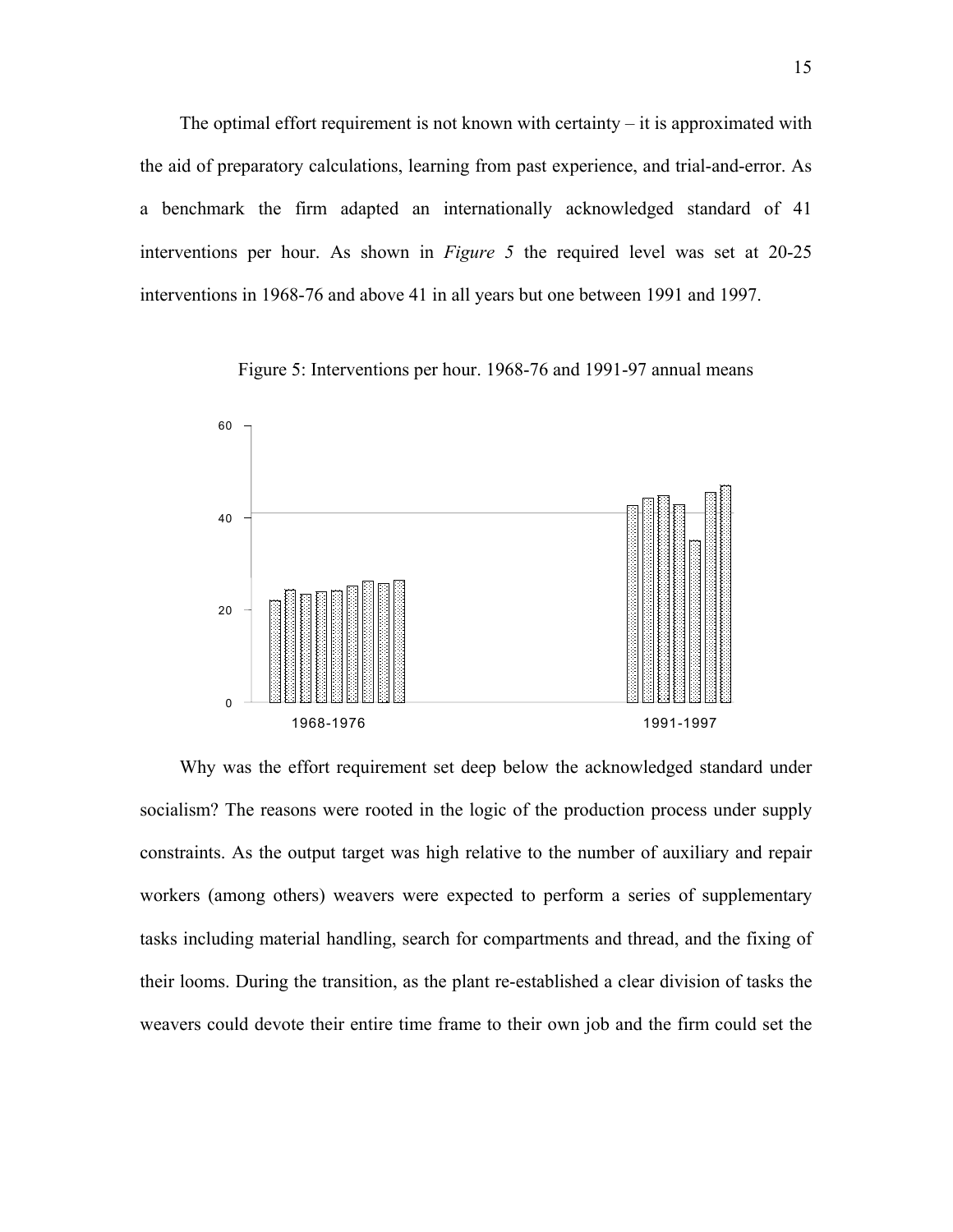not grow as fast as suggested by the doubling of the number of interventions.

While the *growth* in worker effort is difficult to assess it seems that by setting the *level* at 42-45 interventions an hour the plant shifted to regime *B*. This can be demonstrated by estimating the linkage between changes of the required level of effort and changes of productivity. Data on this are available for 5 types of looms and 75 months between 1991 and 1997. Using this panel equation (2) relates the productivity of loom type *i* at time *t* (*NET*<sub>it</sub>) to the required level of effort ( $e^*$ <sub>it</sub>); time interval dummies capturing the effort-unrelated improvements in productivity (*T*); type-of-loom fixed effects  $(c_i)$ ; and an error term  $u_{it}$ . The *NET* productivity measure is defined as the ratio of actual output to the maximum available output under the *actual* duration of operation (time frame less breaks for reasons other than delays in the weaver's intervention, as described in detail in Appendix 1). In the equation  $e^*_{it}$  is measured relative to the 41 interventions/hour standard. In regime *B* the key coefficient  $\beta_1$  is expected to be negative.

$$
\ln NET_{it} = \beta_1 \ln e_i^* + \beta_2 T + c_i + u_{it} \quad (2)
$$

The estimate of  $\beta_1$  from the fixed effects regression is -0.12 suggesting that the fluctuations of  $e^*$  within its two standard deviations band resulted up to 4.7 percentage points shifts of opposite direction in productivity (*Table 6*)<sup>2</sup>. The fixed effects coefficient may be attenuated by an omitted variable bias, however. The actual effort requirements (*e*) are dictated by the actual frequency of yarn-breaks – this may deviate from  $e^*$  due to unforeseen deviations in thread quality, humidity, or other factors affecting the probability that a loom stops. Denoting the deviations with  $\varepsilon$  we have  $e_{it} = e^*_{it} + \varepsilon_{it}$  in a

<sup>&</sup>lt;sup>2</sup> The equality of the fixed and random effects coefficients is accepted at a 0.98 level in the Hausman-test.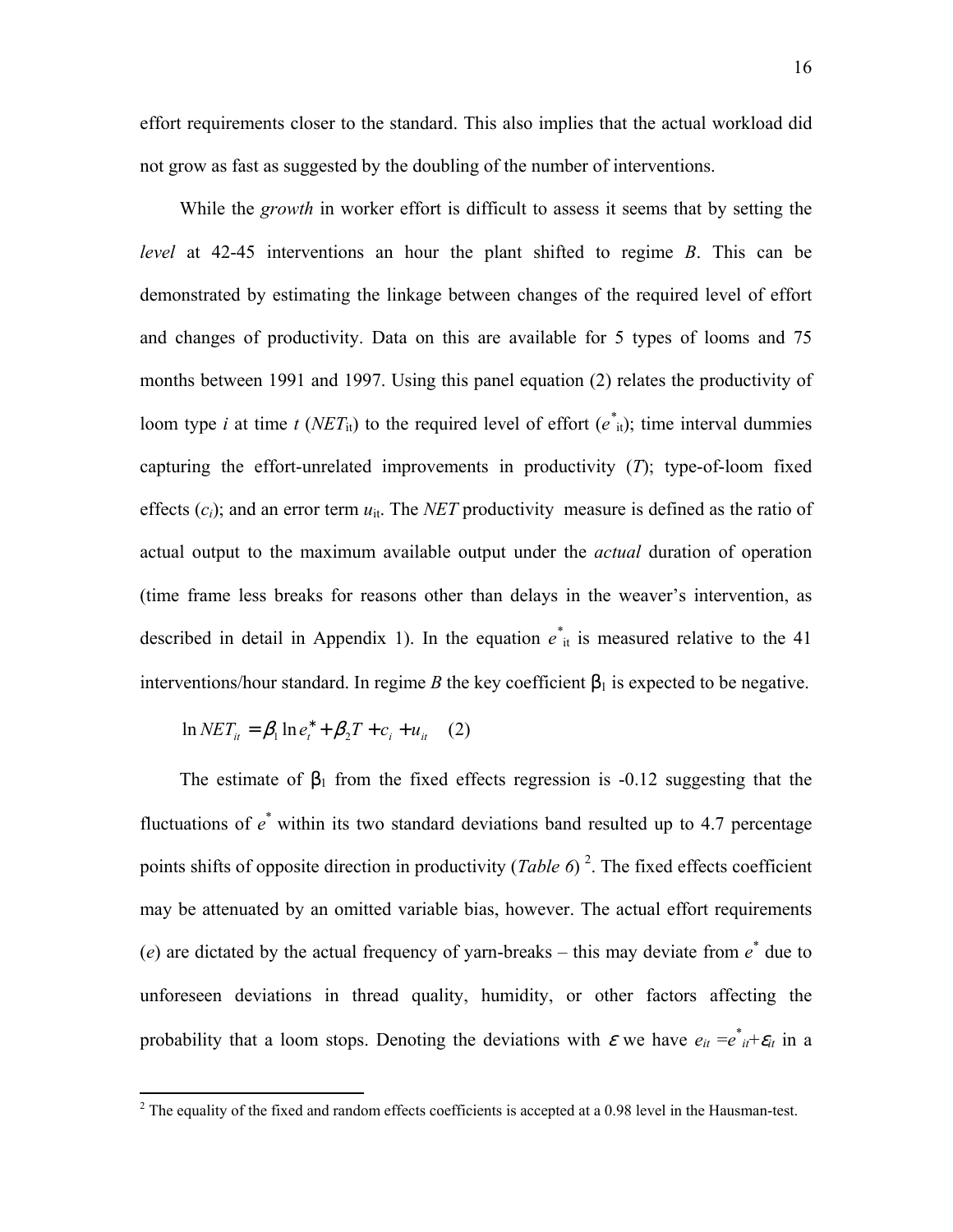structural equation and supposedly  $Cov(e^*e) < 0$ . When, for instance, thread quality turns out to be poor in practice, and the residual productivity  $β_1ε_{it} + u_{it}$  falls the management may be tempted to lower  $e^*$  in order to maintain high levels of *NET*.<sup>3</sup>

Table 6: Productivity and effort 1991-97 - Estimates of equation (2) and system (3)

| Dependent variable: ratio of actual to potential output (log) |  |  |  |  |
|---------------------------------------------------------------|--|--|--|--|
|---------------------------------------------------------------|--|--|--|--|

| Model:                             | Fixed effects            | Multiple indicators IV   |
|------------------------------------|--------------------------|--------------------------|
| Instrument for effort              |                          | No. of looms attended    |
| Required effort (log)              | $-0.1158(0.0430)^{*}$    | $-0.2688(0.1625)^{*}$    |
| Restructuring (1992-94)            | $0.0756(0.0228)$ ***     | $0.0764(0.0232)$ ***     |
| Post-restructuring (1995-97)       | $0.1128(0.0233)$ ***     | $0.1221(0.0256)$ **      |
| Constant                           | 4.883                    | 5.6009                   |
| $R^2$ within / between / overall   | 0.0768 / 0.2480 / 0.0840 | 0.0457 / 0.2596 / 0.0695 |
| Observations / groups / max months | 357/5/74                 | 357/5/74                 |
|                                    |                          |                          |

Standard errors in brackets. Significant at the \*) 0.1 \*\*\*) 0.01 level

While the fixed effects model assumes that  $e^*_{it}$  is a precise measure of  $e_{it}$ , in an alternative specification tested the assumption is that the level of required effort is unobserved. Instead of the true level we have observations on two correlated indicators:  $e^*$  and the number of looms attended by a weaver  $n^*$ . This is analogous to the problem addressed in the multiple indicators IV models (Woolridge, 2002, 105-106) in that we have a structural equation with  $e_{it}$  being unobserved and two indicators correlated with  $e_{it}$ . If the indicators are redundant in the structural equation (being proxies they evidently are), and  $\delta_1 \neq 0$ ,  $\rho_1 \neq 0$ , and  $Cov(v_1v_2) = 0$  hold any of the two proxies can be used as an instrument for the other to get consistent estimate of  $\beta_1$ .

$$
\ln NET_{ii} = \beta_1 \ln e_{ii} + \beta_2 T + c_i + u_{ii}
$$
 (3*a*)

$$
e_{it}^* = \delta_0 + \delta_1 e_{it} + v_1 \tag{3b}
$$

<u>.</u>

$$
n_{it}^* = \rho_0 + \rho_1 e_{it} + v_2 \tag{3c}
$$

 $3$  We can reasonably assume that the adjustment process is fast enough not to produce lagged effects in a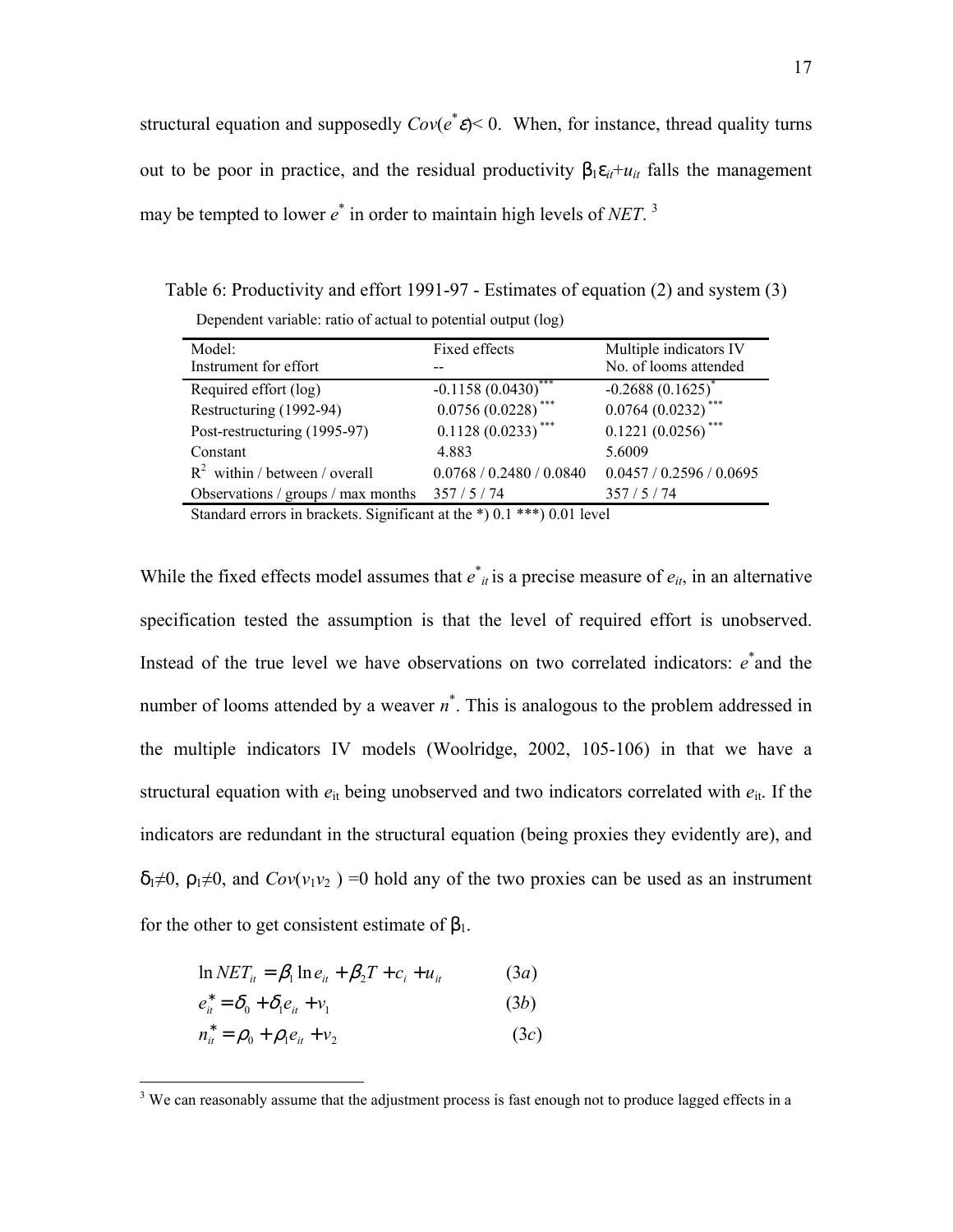The assumption of uncorrelated errors states that any correlation between the proxies arises through their common dependence on *e.* This is not necessarily met in our case because the managers' misperceptions of *e* may result in positively correlated errors. Therefore, while the estimate of  $\beta_1$  in the fixed effects model is lower-bound the one from the IV is predictably upper-bound. Estimating (2) using  $n^*$  as an instrument for  $e^*$  yields a coefficient of  $\beta_1$ = -0.27 (significant at the 0.09 level) that implies 5.7 percentage points productivity differential at the margins of the two standard deviations band of  $e^*$ . There is a minor difference of the expected sign between the fixed effects and the IV coefficients but their suggestions are similar: the plant arrived at a margin where further increases in the prescribed workload resulted in falling levels of capacity utilization.

#### *3.5. Decreasing wages*

The decline in weavers' real wages started, but did not come to an end, under the first private owners of the enterprise. The CPI-adjusted average real hourly wage fell from 64.8 Ft in 1988 to 53.4 Ft in 1991 and, following a short period or recovery, a low of 44.2 Ft in 1996. A loss of similar magnitude can be observed when the weaver's wages are compared to their outside option. This was calculated as the regional mean wage of female workers employed as unskilled/semi-skilled laborers or spinners/weavers. This choice is justified by the observation that the overwhelming majority of the weavers who quit their employers are hired for low-skilled jobs (Köllő, 1982).<sup>4</sup> Data on outside wages were available in 1989 and each year in 1992-96. In 1989 the plant's weavers earned 146 % of the outside option – this comprised returns to being employed at a large, 'politically important' enterprise, reflected the impact of a wage grid where weaving was considered

monthly panel. *q/Q* is recorded on a daily basis and evaluated three times a month.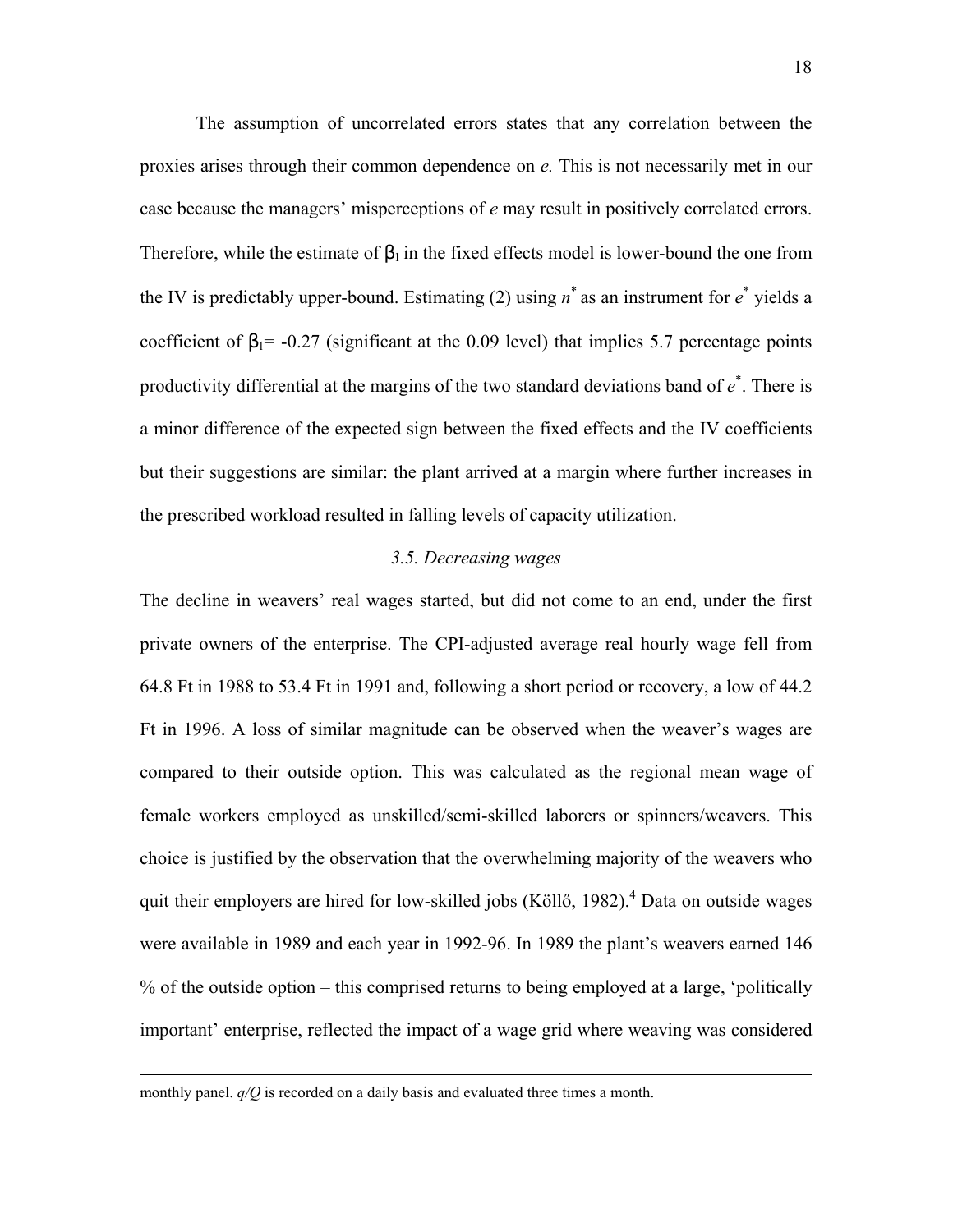a skilled job, and the system of incentives discussed below. Privatisation evaporated a large part of the firm-specific earnings advantage that fell to 115 % in 1992 and 112 % in 1996. Given that the wage advantage of workers employed in multiple shifts over the average worker amounted to 20 per cent in the region these latter percentages hint at earnings levels at (or even below) the alternative wage.<sup>5</sup>

Figure 6: Real hourly wages and relative monthly earnings of weavers 1988-96 Annual means and one standard deviation bands, log sacales



Not only the level of wages but the way wages could be earned did change substantially during the transition. Under socialism incentives were based on the firmspecific earnings rents, strong seniority (delayed payment), and a linear piece-rate system without setting lower limits to effort. This was consistent with the firm's incentives to maximize output rather than efficiency and its ability to draw rents. The system of

 $\frac{1}{4}$ <sup>4</sup> 'Regional' stands for the NUTS-2 region of the enterprise and 'wages' are meant to be gross monthly earnings since hourly data are not available in the Wage Survey used to calculate the alternative wage.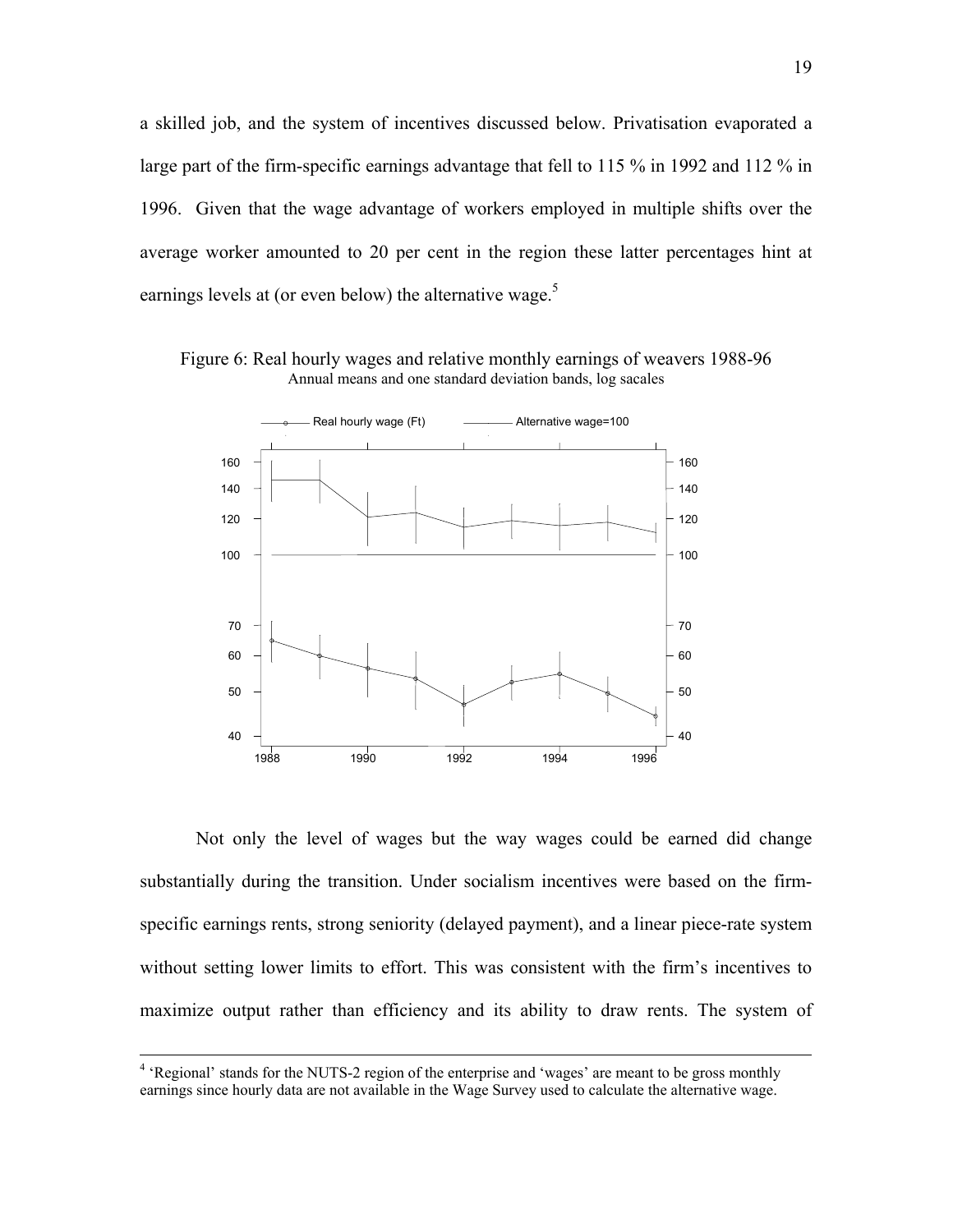payment by results was replaced by fixed hourly rates as early as 1990 while managers put more effort in monitoring the workers and enforcing a satisfactory level of effort.

The elimination of the piece-rate scheme was stimulated by growing difficulties in finding reliable indicators for effort. As the firm moved to smaller batches the quantity produced became too noisy proxy to rely on  $-$  a problem that often undermines the practice of payment by results as discussed in Milgrom and Roberts (1999). Consistent with the shift to fixed wages the linkages between age, tenure and pay were eliminated as shown by the earnings functions of *Table 7.* 

#### Table 7: Real hourly wage equations 1988-95

Dependent: Log hourly wage at 1988 consumer prices

Dependent of the selection probit: was employed by the end of the year

|                                                                                                        | 1988           | 1989                     | 1990         | 1991        | 1992        | 1993         | 1994                  | 1995         |
|--------------------------------------------------------------------------------------------------------|----------------|--------------------------|--------------|-------------|-------------|--------------|-----------------------|--------------|
| Age                                                                                                    | $.0409***$     | $.0513***$               | $.0434***$   | $.0665***$  | $.0441$ *** | .0081        | $.0233$ **            | $.0180*$     |
| Age squared $(100)$                                                                                    | $-.0569***$    | $-.0717***$              | $-.0646$ *** | $-.0993***$ | $-.0706***$ | $-.0000$     | $-.0277$ <sup>*</sup> | $-.0206$     |
| Tenure                                                                                                 | $.0076***$     | $.0055***$               | $.0087***$   | $.0098***$  | $.0081***$  | .0012        | $.0027*$              | .0016        |
| Old type loom                                                                                          | .0119          | .0001                    | $-.1252$ *** | $-.0873***$ | $-.1497***$ | $-.1431$ *** | $-.1264***$           | $-.0951$ *** |
| Week-end shift                                                                                         | $\blacksquare$ | $\overline{\phantom{a}}$ | $.4869***$   | $.3001***$  | $.2615***$  | $.2737***$   | $.3313***$            | $.2260***$   |
| New entrant                                                                                            | $-.3025***$    | $-.1374***$              | $-.1272***$  | $-.0576$ ** | $.0995^*$   | .0433        | .0266                 | $-0854$      |
| Constant                                                                                               | 3.4121         | 3.2130                   | 3.4779       | 2.7690      | 3.0882      | 3.6647       | 3.4280                | 3.4879       |
| $\lambda$                                                                                              | $.0612***$     | $-0191$                  | $-.0500$     | $.1309***$  | .0041       | $.0853***$   | $.1030***$            | $-.0760$ *** |
| <b>Nobs</b>                                                                                            | 232            | 207                      | 307          | 305         | 193         | 131          | 110                   | 99           |
| The wage equation is estimated for weavers employed by the end of the year with the selection equation |                |                          |              |             |             |              |                       |              |

including age, age squared, dummy for tenure longer than 15 years, marital status, days on sick leave, and citizenship. Pro memo items (exit and entry as per cent of the weavers on the year's payroll): Exit 19.4 25.4 26.9 40.0 36.9 19.9 11.8 12.2 Entry 11.6 23.8 39.7 24.6 5.2 6.9 4.6 2.0

Significant at the \*)  $0.1$  \*\*)  $0.05$  \*\*\*)  $0.01$  level

Similarly to the case of effort requirements it seems that the firm has reached the limits of further savings on wages. This is indicated by the wage differential between new entrants and incumbent workers in Table 7. While until 1991 the plant was able to hire workers at

 $\frac{1}{5}$ <sup>5</sup> This regression-based approximative calculation relies on the 1998 wave of the Wage Survey where shift work was distinguished with a dummy variable. No similar information was available prior to 1998.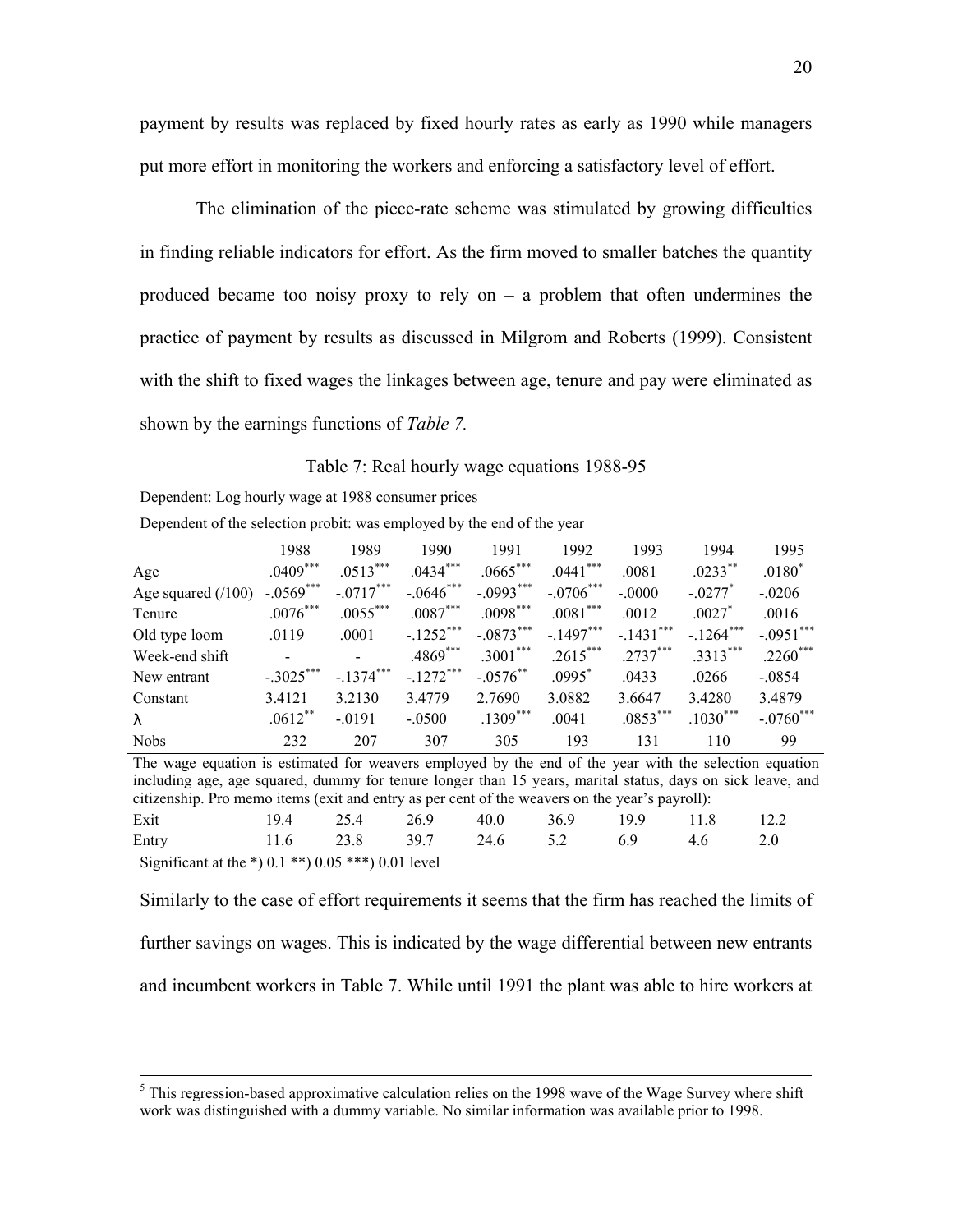

Figure 7: Time lost for the shortages of weavers 1968-78 and 1988-97

 The proximity of the limits is also shown by the time wasted for the lack of weavers. What the plant records under this heading is how long were some looms entirely withdrawn from production thus it is part of  $t^S$  not  $t^W$ . As shown in *Figure 7* no time was lost for this reason at all in 1988 and 1991 but starting from the early 1990s labor shortages reached the levels characteristic of the early 1970s.

#### *3.6. Residual effects*

There are important actions affecting ULC including improvements in marketing, design, and organization, which are difficult or impossible to observe. The only way to learn about them is to try to measure their combined influence on ULC as a residual effect.

(4) 
$$
\Delta \ln \frac{wL}{pQ} = \Delta \ln \frac{w}{w^*} + \Delta \ln \frac{w^*}{p^c} + \Delta \ln \frac{p^C}{p^T} + \Delta \ln \frac{p^T}{p} + \Delta \ln \frac{Q}{Q^{\max}} + \Delta \ln \frac{Q^{\max}}{L}
$$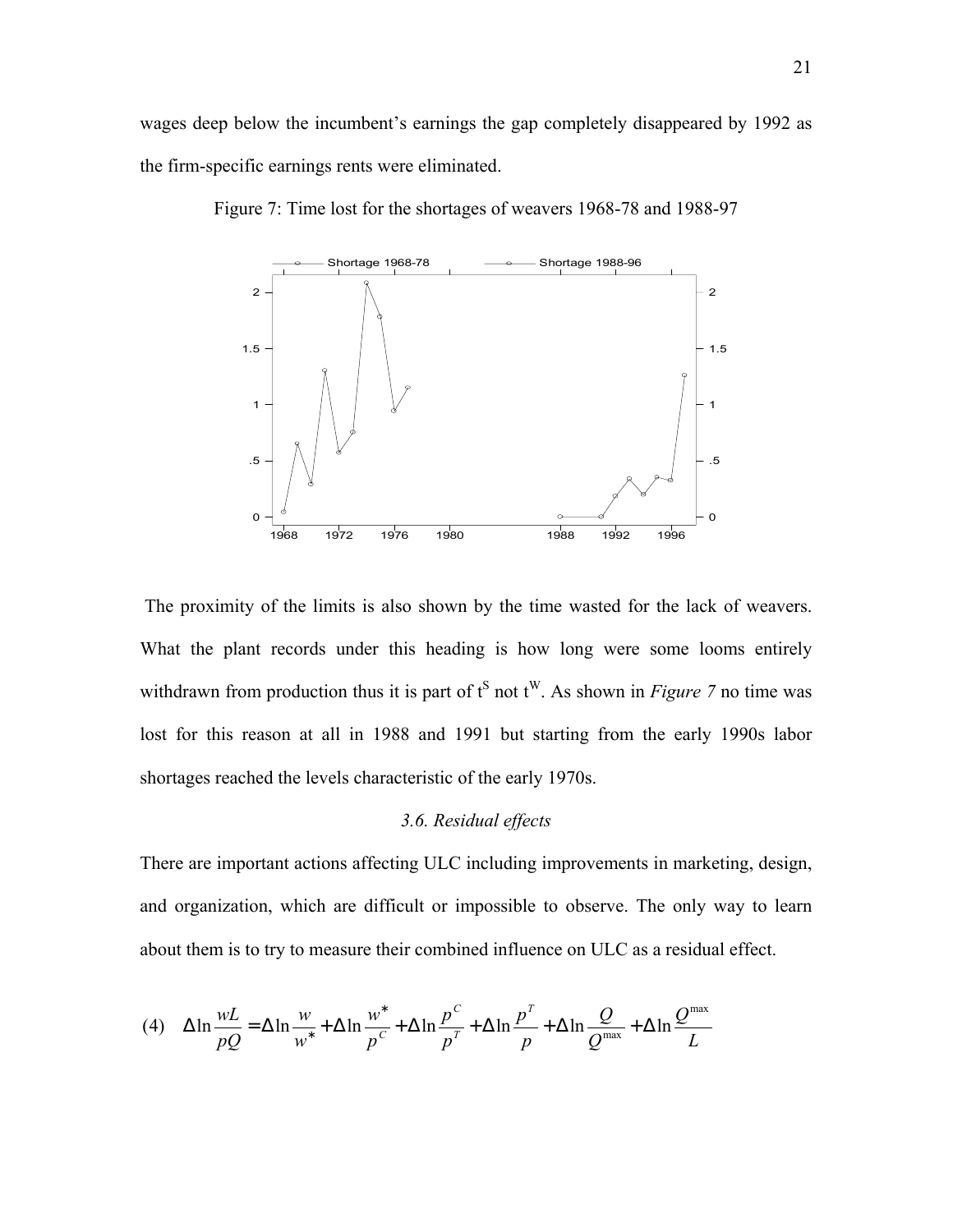At this aim formula (4) decomposes the change in ULC to factors that definitely do *not* reflect improvements in corporate management and others, which at least potentially do. Denoting wages and employment with *w* and *L*, the alternative wage with  $w^*$ , output with Q, and prices with  $p^C$  (consumer prices),  $p^T$  (sales prices in textiles) and p (sales prices of the firm) equation (4) results in six components. Proceeding from the left to the right the components capture the change in the firm-specific earnings rent, change in the alternative real wage, the wedge between consumer prices and the textile industry's sales prices, the wedge between the firm's and the industry's sales prices, capacity utilization, and the change in the *potential* productivity of labor. The second and the third components are given for the firm while the first and the last need no innovative actions on the part of the management. However, both the growth of relative prices  $(p/p<sup>T</sup>)$  and the improvements in capacity utilization  $(Q/Q<sup>max</sup>)$  can be attributed to managerial effort to a large extent.

| Alternative CPI-adjusted real wage                                                                                   | $-0.088$             |
|----------------------------------------------------------------------------------------------------------------------|----------------------|
| Firm specific earnings rent                                                                                          | $-0.102$             |
| Wedge between the CPI and the textiles industry's PPI<br>Wedge between the firm's PPI and the textile industry's PPI | 0.316<br>$-0.294$    |
| Improvement in capacity utilization<br>Improvement in potential output/worker                                        | $-0.015$<br>$-0.600$ |
| Total log change in ULC                                                                                              | $-0.772$             |

Table 8: The components of log change in unit labor costs, 1991-96

ULC: unit labor cost, CPI: consumer price index, PPI: producer price index

As shown in *Table 8* the wedge between consumer and producer prices increased the plant's ULC by almost 1/3 that was only partly offset by the fall of the alternative real wage. Starting from this augmented level the plant's ULC was roughly halved by actions under the management's control. The growth in potential labor productivity (down-sizing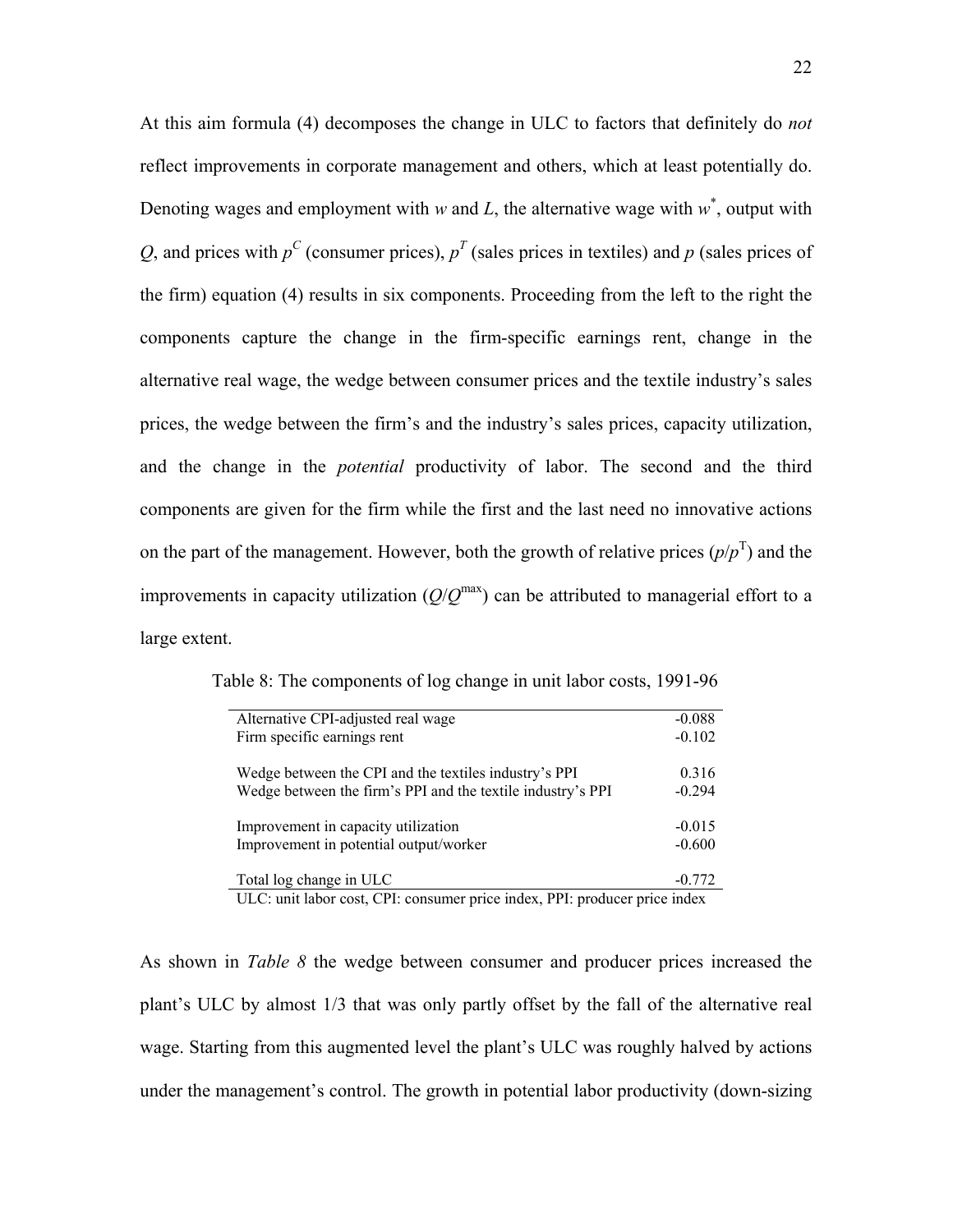combined with asset stripping) had far the largest contribution to this – about six times as important as the cutting of wages and twice as large as the contribution of price increases.

Arguably, the increase in the firm's relative sales price gives an upper-bound estimate of returns to better management, design and organization. First, as was discussed earlier, there is a trade-off between product quality and capacity utilization. The failure to improve the latter should be accounted as a cost paid for better quality and the timely delivery of smaller and smaller batches - this deductible reduces the net return to managerial efforts. Second, the price improvements themselves contained a compositional effect as the firm stopped producing some low-priced products such as bed-linen and napkins formerly delivered for state orders. However, even if we attribute the entire change in relative prices and natural productivity to innovation its contribution to the total decrease of ULC amounts to only about 30% as opposed to 60% gained by the selection of the inherited equipment and 10% explained by wage cuts – neither requiring sophisticated managerial skills.

#### 4. LESSONS FOR RESEARCH

The way in which the weaving mill was transformed was by no means unique – there is sufficient anecdotal evidence of similar cases highlighting the importance of the inherited assets used as a source of rents either by 'skimming the cream' of the equipment or using it as a flexibility reserve. In a case study of an engine plant 1990-97 Károly Fazekas (Fazekas and Köllő, 1998) reported an output loss over 90%, employment cuts exceeding 50%, and virtually no change in the size of 'plant and equipment'. The inherited pool of machines was used as a buffer in meeting orders for small batches. Centrum, once Hungary's largest chain of department stores cut its real turnover by 82%, employment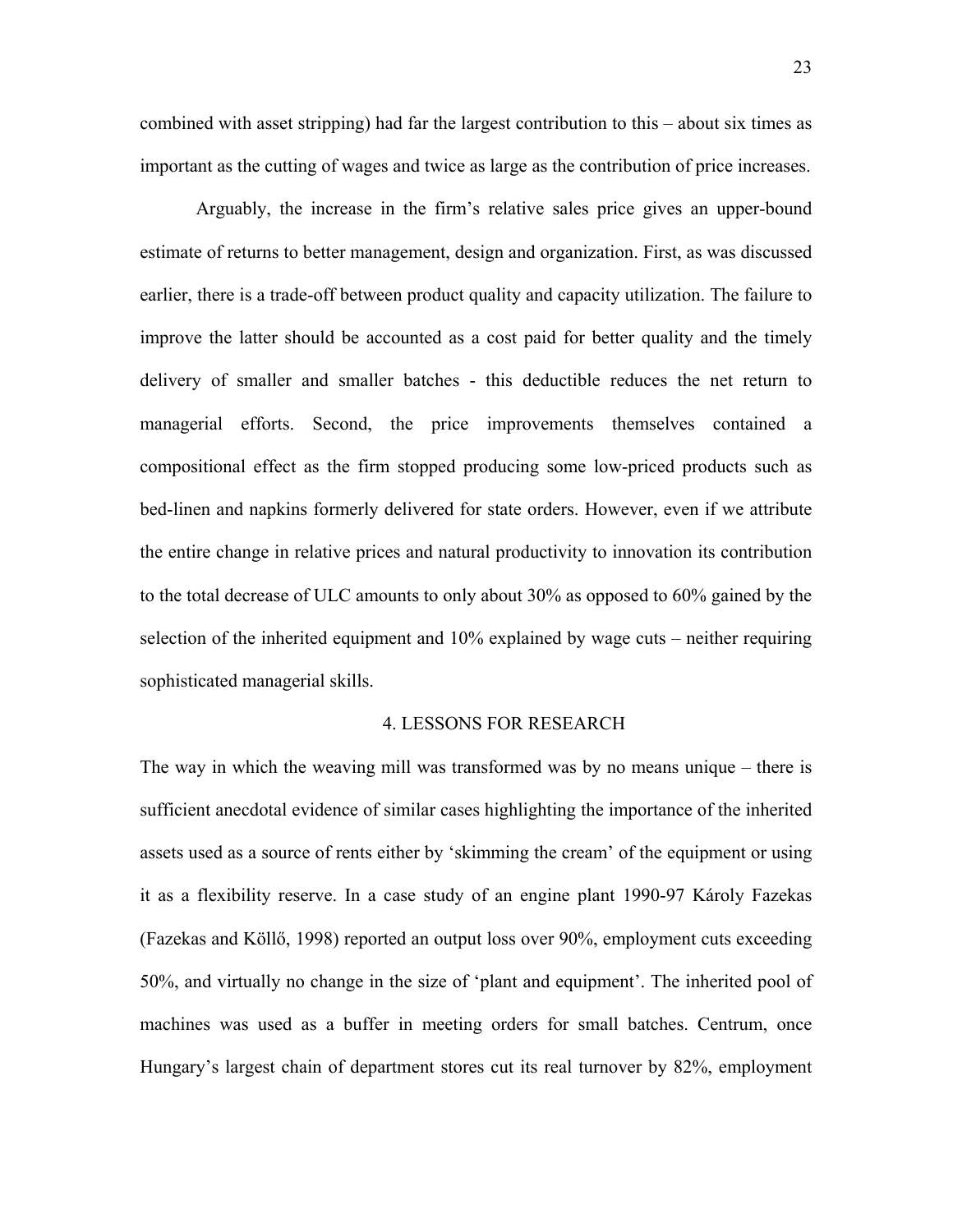by 60%, and the total space of shops by only 18% between 1988 and 1997, creating a unique abundance of assets relative to current inputs and turnover (Centrum, 1988).

 In evaluating the macro-economic importance of a multitude of similar cases one has to consider, first of all, that the share of economic units surviving from socialism may have been significantly higher than suggested by the financial datasets. There is no way to prove this statement but there are pieces of statistical evidence hinting at severe bias in the firm-level data sets customarily used to assess the pace of change.

 A survey of the EBRD conducted in 2000 (Commander and Köllő, 2002), which contained detailed questions on firm histories revealed that 44 % of the *private* enterprises in the random sample existed as a state firm or part of a state firm in 1989 *and* had an equipment older than 10 years, that is, inherited from socialism. A survey of inflows to unemployment conducted by Hungary's National Labor Center (NLC) in 1994 suggested that 43.9% of the job losers worked in the same enterprise as in 1989 while the firm-level observations of the Wage Survey from the same year suggested a share of only 16.5 %.6 It might also be mentioned that the Firm analysed in this paper appeared *six times* as a dying and/or newly established enterprise in the firm-level data sets – whenever its owners changed between 1988 and 1995 - while the company was continuously operating in its century-old building.

 There is scarce evidence suggesting that the surviving units basically relied on their inherited assets without major investment and modernization. *Table 9* presents data from a panel of firms surviving 1990-94 without changing ID. Less than 1/10 of these firms reported investments in 1992-94, more than half of them had unused capacities, and

1

<sup>6</sup> Author's calculation using the original data sets.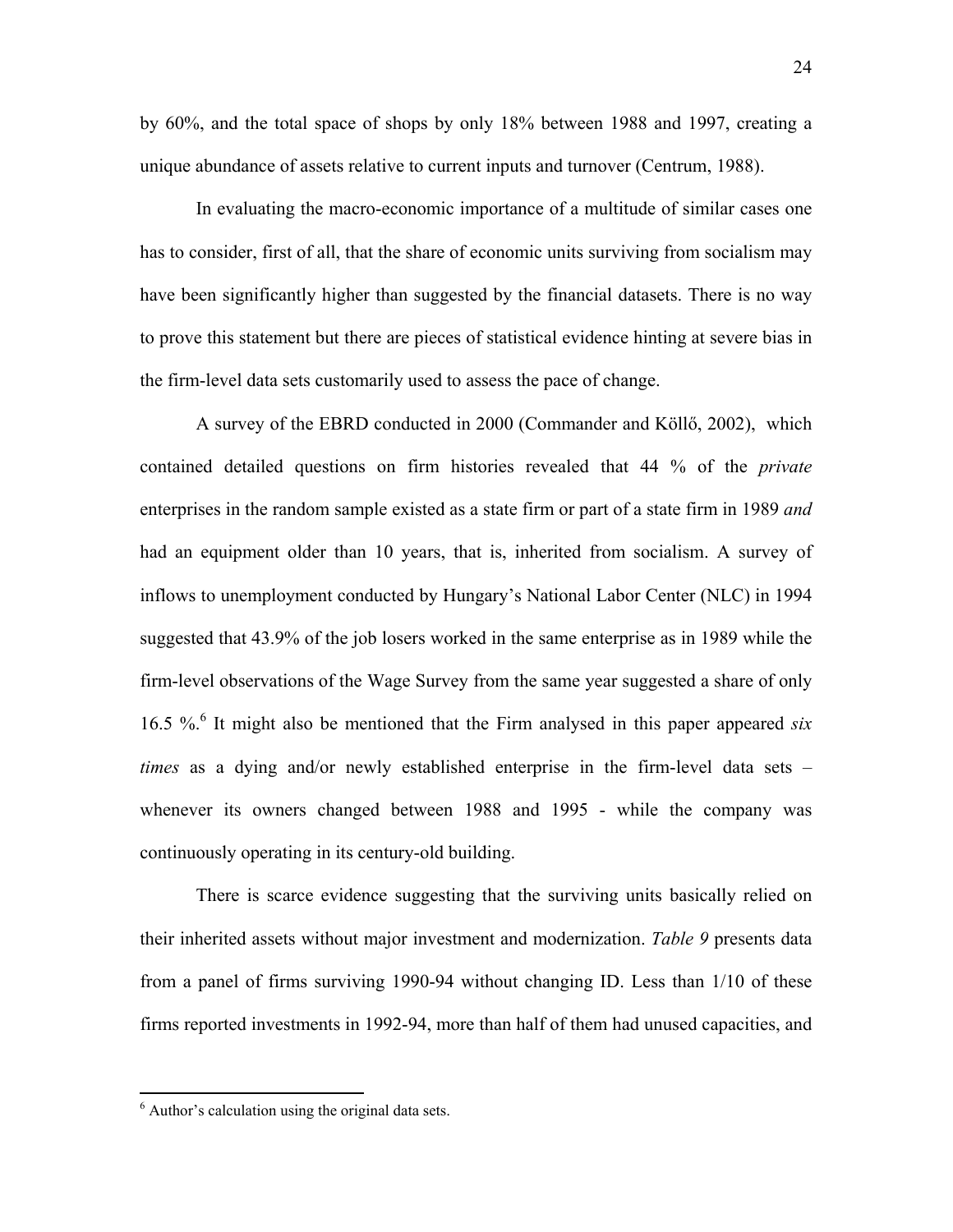the majority of them maintained the underutilized assets – waiting for better days or using them as reserves in the way discussed earlier.

|      | Activates new capacity | Has underutilized capacity | Underutilized capacities not |
|------|------------------------|----------------------------|------------------------------|
|      | within 6 months        |                            | sold / sorted out            |
|      |                        | All firms $(N=928)$        |                              |
| 1992 | 8.3                    | 55.5                       | 61.1                         |
| 1993 | 8.5                    | 57.5                       | 70.5                         |
| 1994 | 8.3                    | 54.9                       | 72.1                         |
|      |                        | Manufacturing (N=257)      |                              |
| 1992 | 9.8                    | 55.5                       | 73.5                         |
| 1993 | 7.3                    | 57.2                       | 80.4                         |
| 1994 | 6.6                    | 55.4                       | 78.5                         |

Table 9: Selected indicators of continuos firms 1990-94, % Sample: Firms bearing the same ID in 1990 and 1994

Source: Author's calculations using the 1992-94 August-December waves of the Short-term Labor Market Prognosis Survey of the Hungarian National Labor Center

A similar picture emerges from the EBRD survey suggesting that 47% of the *private* firms originating in socialist times did not introduce new product in 1997-2000 and 39% did not upgrade any of its existing product lines. While as much as ¾ of these firms were profitable in 2000 they had inferior performance in terms of job creation with 43.5% of them destroying jobs in 1997-2000 as opposed to only 25.6% with other private firms.<sup>7</sup>

 These data draw the attention to a kind of heterogeneity within the post-transition population of firms that cannot be captured by indicators like ownership or current profitability. Many of the currently successful private firms came into being by the sort of initial restructuring described in this case study. They are on the market but the decision on their survival is yet to come when their assets need to be replaced and the resulting capital costs should be covered from their intakes. Most probably, many of these firms has yet approached the limits in wage cuts and effort requirements as was the case in the

The data quoted here partly appear in Commander and Köllő (2002) but some of them result from new calculations using the original data set.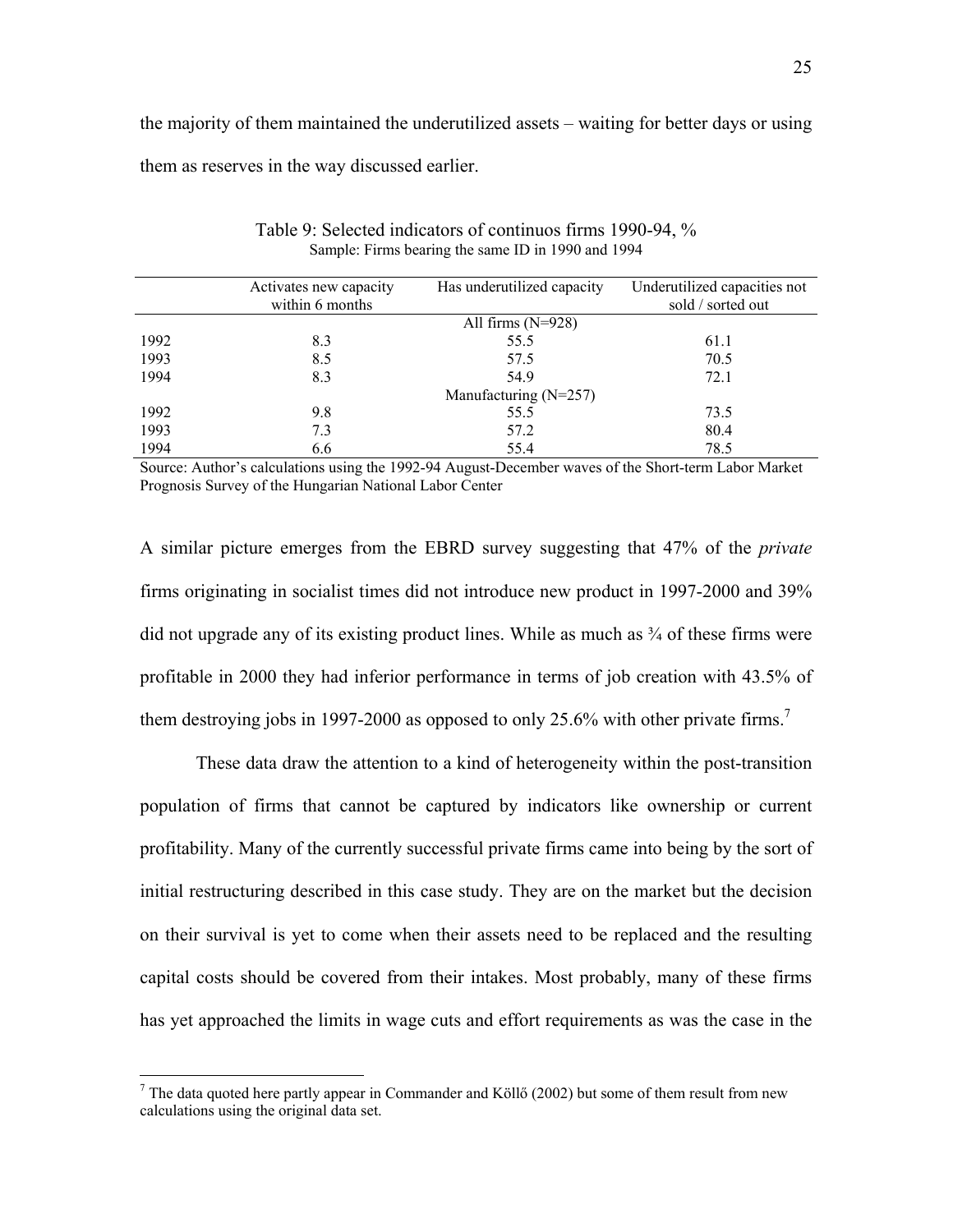weaving plant. Since the past successes of the firms relied on actions that did not require innovation, technological renewal, high levels of adaptability, or outstanding managerial skills their future remains uncertain and quite a few of them will predictably fail when new challenges like the speed-up of wage convergence and growing competitive pressures after the EU accession are to responded.

**Acknowledgement**. The data for this case study were collected in cooperation with Károly Fazekas in a joint project supported by the SOCO program of the Institut für die Wissenschaften vom Menschen, Vienna. This paper was written in 2003 during a scholarship at the William Davidson Institute at the University of Michigan, Ann Arbor. I am grateful to the WDI for providing support and an inspiring and helpful environment. I am indebted to the employees of the firm analysed in the paper for their cooperation.

#### **References**

- Aghion, P. and O.J. Blanchard (1993): On the speed of transition in Central Europe, MIT 1993, EBRD, 1994
- Carruth, A. and A. Oswald (1987): On union preferences and labour market models: insiders and outsiders, The Economic Journal, June, pp. 431-445
- Centrum (1998): Report by Centrum Department Stores Directorate of Controlling, Népszabadság, 1 August, p27
- Commander and Köllő (2001): The changing demand for skills Evidence from the transition, Presented at the EBRD Annual meeting, December 12-13, London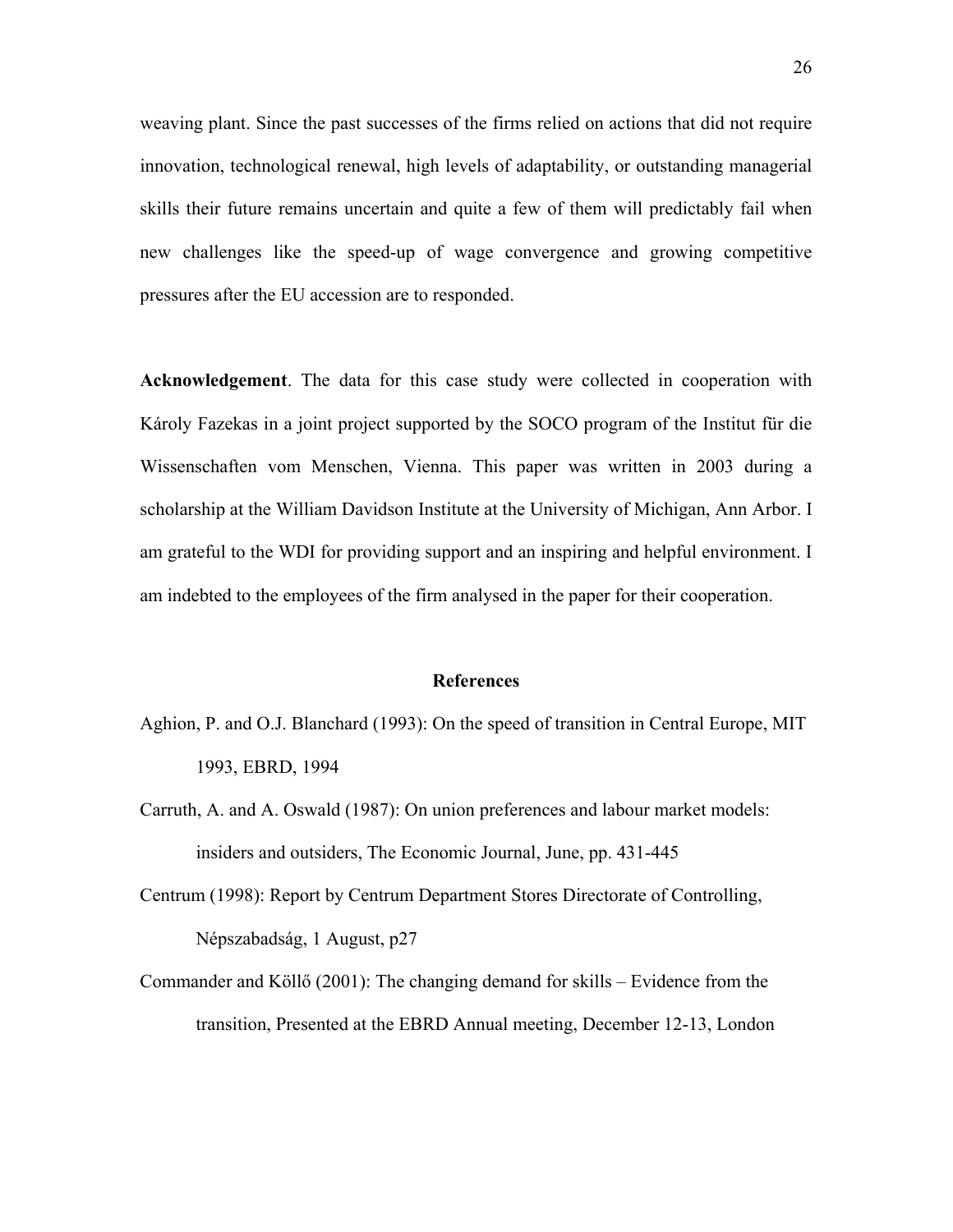- Fazekas, K. and J. Köllő (1998): Plant Size Reduction, Productivity Growth and the Employment Relationship. Case Studies of Two Hungarian Industrial Plants, downloadable at http://www.iwm.ac.at/Soco
- Halpern, L. and G. Kőrösi (2000): Efficiency and market share in the Hungarian corporate sector, WDI Working Paper No. 333
- Kocenda, E. and J. Svejnar (2002): The effect of ownership forms and concentration on firm performance after large scale privatization, WDI Working Paper No. 471a

Kornai, J. (1980): The economics of shortage, North Holland, Amsterdam

- Köllő, J. (1982): Wage bargaining and internal labor market in a cotton weaving mill (in Hungarian), in: P. Galasi (ed.): The labor market in Hungary (in Hungarian), KJK, Budapest
- Leibeinstein, Harvey (1966): "Allocative efficiency versus `X-efficiency'", American Economic Review, Vol 56, No 3, June, pp. 392-415
- McDonald, I. and R. Solow (1982): Wage bargaining and employment, American Economic Review, 71, pp. 896-908.
- Milgrom, P. and J. Roberts (1992): Economics, Organization, and Management, Prentice Hall, Englewood Cliffs, New Jersey
- Pinto, B. and J. van Wijnbergen (1995): Ownership and corporate control in Poland. Why state firms defied the odds?, CEPR Discussion Paper No. 1273
- Prasnikar, J., J. Svejnar, D. Mihalovic and V. Prasnikar (1994): Behaviour of participatory firms in Yugoslavia: lessens from transition economies, Review of Economics and Statistics Vol LXXVI. No. 4, 728-740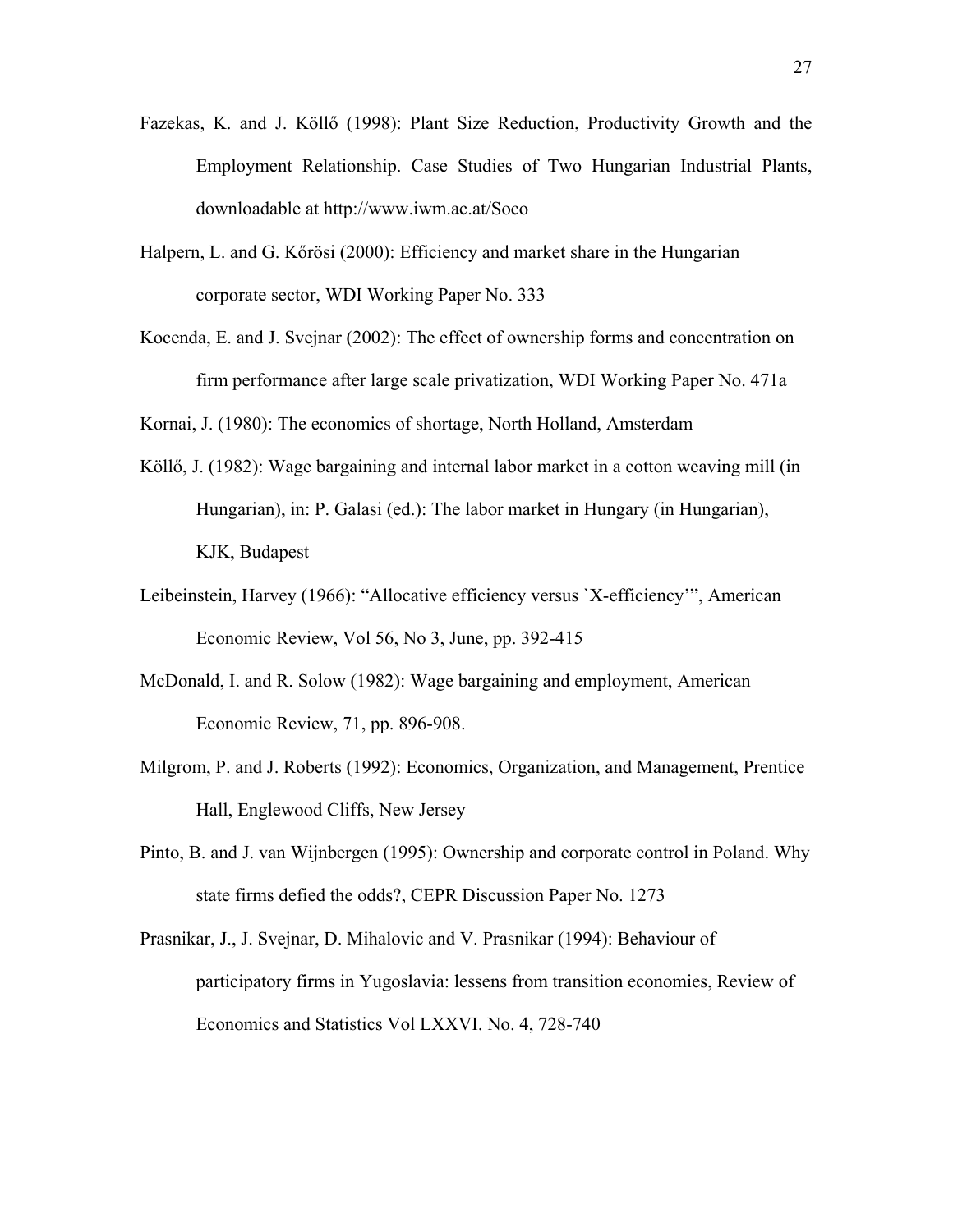Svejnar, J. (1982): On the theory of the participatory firm, Journal of Economic Theory,

27, 313-330

#### **Appendix 1: Estimating the time lost for delays in the weaver's interventions**

The management observes three indicators of losses:  $t^S$  is the *time* lost for reasons outside the weaver's control such as maintenance, repair, lack of inputs, and so on. *GROSS* is the ratio of actual to potential output thus *1-GROSS* is the *output* lost during the breaks lasting for  $t^S + t^W$  hours. ( $t^W$  denotes the time until the looms are waiting for the weavers). *NET* is the *output* lost during *1*-t<sup>S</sup> hours of operation. Denoting the potential product of a loom during a period with  $q_i$  and writing it in a mean-deviation form the following connections hold:

$$
NET = \frac{\sum_{i=1}^{N} (1 - t_i^S - t_i^W) \overline{q} + \sum_{i=1}^{N} (1 - t_i^S - t_i^W) (q_i - \overline{q})}{\sum_{i=1}^{N} (1 - t_i^S) \overline{q} + \sum_{i=1}^{N} (1 - t_i^S) (q_i - \overline{q})} \approx 1 - \frac{\overline{t}^W}{1 - \overline{t}^S}
$$
  
\n
$$
GROSS = \frac{\sum_{i=1}^{N} (1 - t_i^S - t_i^W) \overline{q} + \sum_{i=1}^{N} (1 - t_i^S - t_i^W) (q_i - \overline{q})}{\sum_{i=1}^{N} q_i} \approx 1 - \overline{t}^S - \overline{t}^W \approx (1 - \overline{t}^S) \cdot NET
$$
  
\nif  $Cov(1 - t_i^S, q_i - \overline{q}) \approx 0$  and  $Cov(1 - t_i^S - t_i^W, q_i - \overline{q}) \approx 0$ 

Since *NET*, *GROSS* and  $t^S$  are observed by the management  $t^W$  can be easily calculated *provided* that the relative productivity of the looms and their time-waist are uncorrelated. The validity of this assumption can be checked by looking at the difference between *GROSS* and its estimate under the simplifying conditions discussed above (δ):

$$
\delta = GROSS - Est(GROSS) = GROSS - (1 - \bar{t}^S) \cdot NET
$$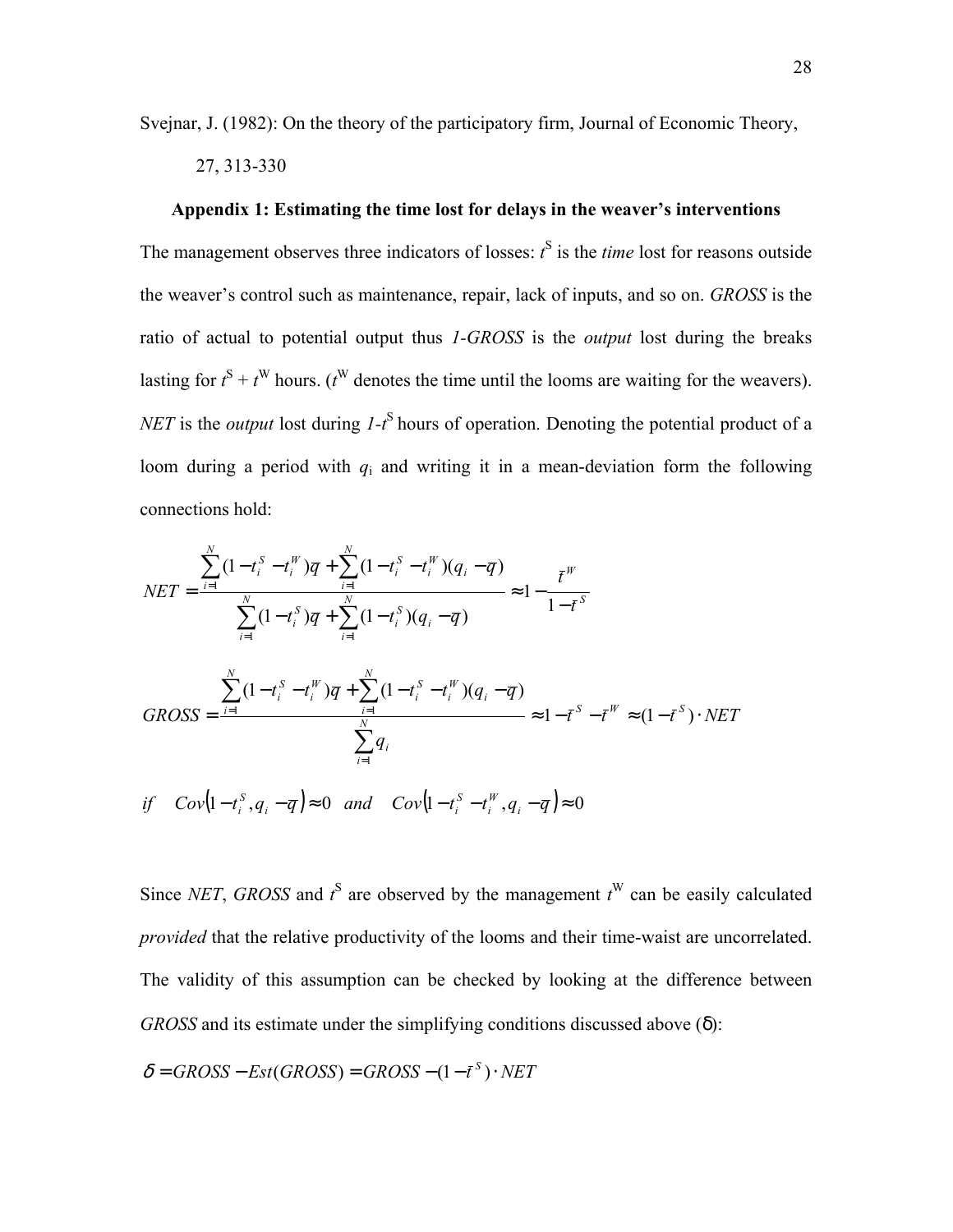The data suggest that the interaction effects were indeed negligible with the exception of 1976 and 1991. The mean of δ was 0.003 in the 15 years for which observations were available. Therefore  $t^W = (1 - NET)(1 - t^S) = 1 - GROSS - t^S$  can be accepted as a measure of the time lost for delays in the weaver's intervention.

| year | GROSS | NET   | ť     |       | δ        |
|------|-------|-------|-------|-------|----------|
| 1971 | 0.684 | 0.769 | 0.100 | 0.216 | $-0.008$ |
| 1972 | 0.689 | 0.771 | 0.109 | 0.202 | 0.002    |
| 1973 | 0.704 | 0.782 | 0.096 | 0.200 | $-0.003$ |
| 1974 | 0.697 | 0.793 | 0.119 | 0.184 | $-0.002$ |
| 1975 | 0.682 | 0.796 | 0.129 | 0.189 | $-0.011$ |
| 1976 | 0.715 | 0.768 | 0.121 | 0.164 | 0.040    |
| 1977 | 0.730 | 0.814 | 0.123 | 0.147 | 0.016    |
| 1988 | 0.770 | 0.862 | 0.107 | 0.123 | 0.001    |
| 1991 | 0.614 | 0.818 | 0.166 | 0.220 | $-0.069$ |
| 1992 | 0.644 | 0.805 | 0.198 | 0.158 | $-0.001$ |
| 1993 | 0.587 | 0.791 | 0.250 | 0.163 | $-0.006$ |
| 1994 | 0.727 | 0.896 | 0.176 | 0.097 | $-0.011$ |
| 1995 | 0.675 | 0.863 | 0.213 | 0.112 | $-0.004$ |
| 1996 | 0.624 | 0.825 | 0.249 | 0.127 | 0.004    |
| 1997 | 0.594 | 0.845 | 0.290 | 0.116 | $-0.006$ |

Table A1. Annual estimates and estimation errors of  $t^W$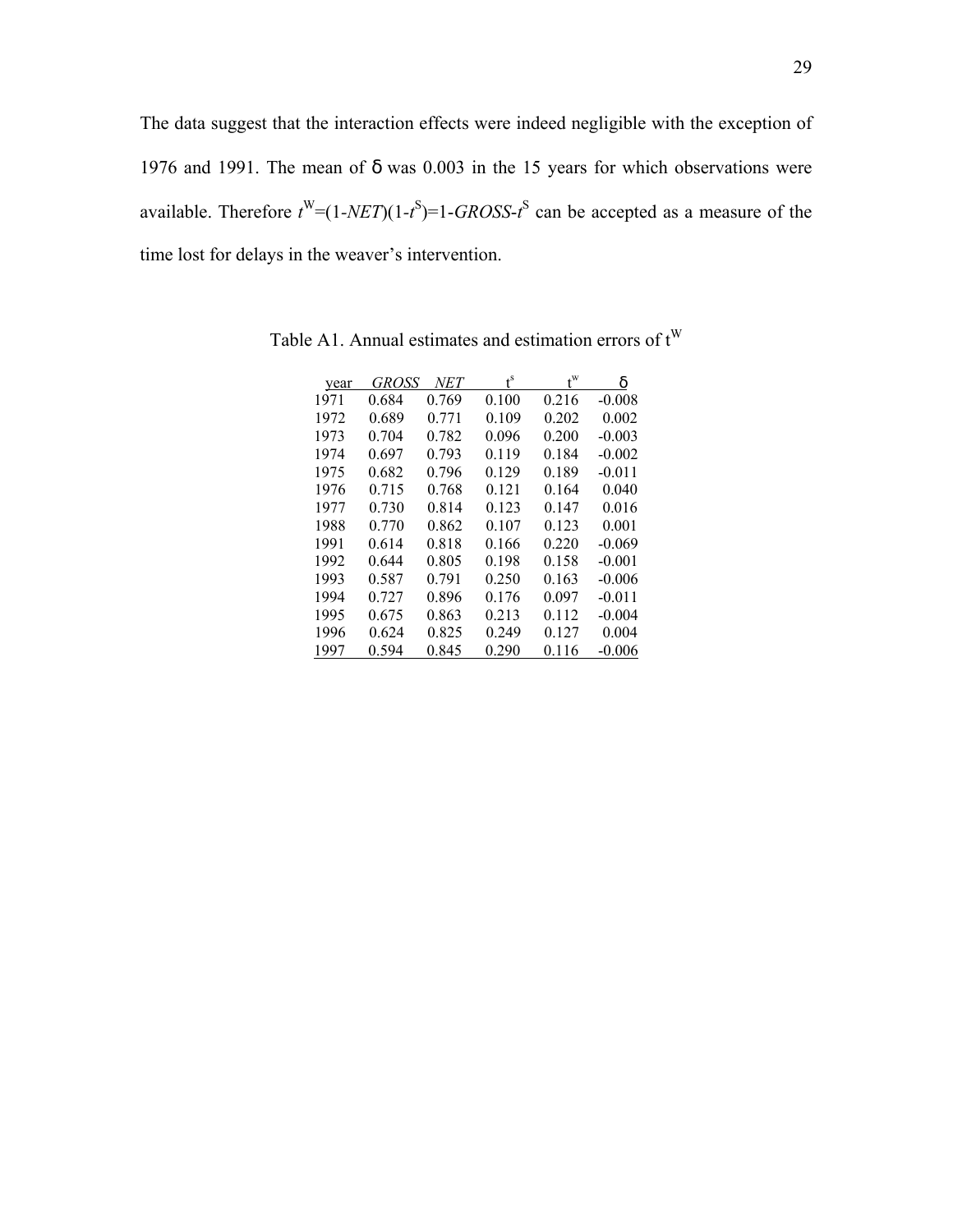| Variable                                                        | Frequency            | Frequency | Unit of measurement, notes            |
|-----------------------------------------------------------------|----------------------|-----------|---------------------------------------|
| Number of looms                                                 | April 1991-July 1997 | Monthly   | By types of looms                     |
| Output                                                          | April 1991-July 1997 | Monthly   | Weft-yarns, by types of looms         |
| Sales price of the plant                                        | 1989-97              | Annual    | Price of the cloth sold on the market |
| Number of workers                                               | 1988-96              | Annual    |                                       |
| Working hours                                                   | 1988-96              | Annual    | Individuals                           |
| Hours spent on sick leave                                       | 1998-96              | Annual    | Individuals                           |
| Wages                                                           | 1988-96              | Annual    | Individuals                           |
| Alternative wage                                                | 1989, 1992-96        | Annual    | Individuals, Wage Survey              |
|                                                                 | April 1991-July 1997 | Monthly   | By types of looms                     |
| Required effort ( $e^*$ )<br>GROSS, NET, $t^8$ , n <sup>*</sup> | April 1991-July 1997 | Monthly   | By types of loomes                    |

#### **Appendix 2: Data sources and descriptive statistics**

Table A2: Data sources

| Table A2 : Selected variables of the weaving mill – Annual means |  |  |
|------------------------------------------------------------------|--|--|
|                                                                  |  |  |

| Years:                      | 88                   | 89    | 90        | 91    | 92    | 93    | 94    | 95    | 96    | 97        |
|-----------------------------|----------------------|-------|-----------|-------|-------|-------|-------|-------|-------|-----------|
| Owner (year-end)            | State                | For.  | For.      | Bank  | Bank  | Bank  | Bank  | Priv  | Priv  |           |
| Output (weft-yarns)         | 100                  | 96.3  | 92.5      | 60.6  | 48.6  | 37.7  | 40.2  | 39.9  | 39.1  |           |
| Number of looms             | 100                  | 91.1  | 82.3      | 73.4  | 48.3  | 36.1  | 32.8  | 32.8  | 32.9  | 35.1      |
| Full-capacity output        | 100                  | 99.8  | 99.5      | 76.0  | 58.1  | 49.4  | 42.6  | 45.6  | 48.2  |           |
| Hours paid (weavers)        | 100                  | 103.8 | 113.4     | 113.6 | 74.2  | 53.3  | 45.2  | 38.4  | 40.2  |           |
| Sales price of cloth        | $\ddot{\phantom{a}}$ | 100   | 113.3     | 131.1 | 149.5 | 183.9 | 232.9 | 305.3 | 363.7 | 466.8     |
| - relative to textiles      | $\ddot{\phantom{a}}$ | 100   | 97.0      | 86.0  | 88.0  | 98.2  | 112.7 | 115.6 | 115.4 |           |
| - relative to manufactur.   | $\ddotsc$            | 100   | 92.8      | 81.0  | 82.2  | 91.3  | 103.9 | 105.6 | 102.5 | 108.1     |
| Real wage*                  | 100                  | 92.6  | 86.8      | 82.4  | 72.3  | 81.0  | 84.4  | 76.4  | 68.2  |           |
| Real wage cost**            | 100                  | 95.8  | 118.9     | 132.1 | 124.5 | 139.4 | 136.2 | 120.5 | 115.3 | $\ddotsc$ |
| Relative wage***            |                      |       |           |       |       |       |       |       |       |           |
| - national mean=100         | 100                  | 99    | 81        | 83    | 77    | 79    | 70    | 74    | 68    |           |
| - relevant market $= 100$   |                      | 146   |           |       | 115   | 119   | 116   | 118   | 112   |           |
| Capacity utilization        |                      |       |           |       |       |       |       |       |       |           |
| - gross                     | 100                  | 93.2  | 86.4      | 79.7  | 83.6  | 76.2  | 94.4  | 87.6  | 81.0  | 77.1      |
| - net                       | 100                  | 98.3  | 96.7      | 95.0  | 93.4  | 91.8  | 103.9 | 100.0 | 95.7  | 98.0      |
| - breaks $(t^S+t^W+\delta)$ | 100                  | 118.3 | 136.8     | 155.1 | 185.0 | 233.6 | 164.1 | 199.4 | 232.6 | 271.2     |
| Interventions/hour          | $\ddotsc$            |       | $\ddotsc$ | 100   | 103.9 | 104.0 | 96.0  | 88.5  | 106.6 | 111.9     |
| Union members $(\% )$       | 81.4                 | 73.0  | 67.0      | 67.5  | 66.3  | 66.4  | 63.6  | 61.2  | 69.1  | $\ddotsc$ |

The plant-level figures relating to 1989 and 1990, if printed in italics, are interpolated using observed values from 1988 and January-May 1991. \*) Average hourly wage deflated with the consumer price index. \*\*) Average hourly wage deflated with the plant's sales prices \*\*\*) Average monthly wage of weavers employed on weekday shifts, throughout the year compared to the national average and the regional and occupational average as defined in the text. All figures were provided by the enterprise except nationwide and local wages which were taken from the Wage Survey, waves 1986, 1989 and 1992-96.